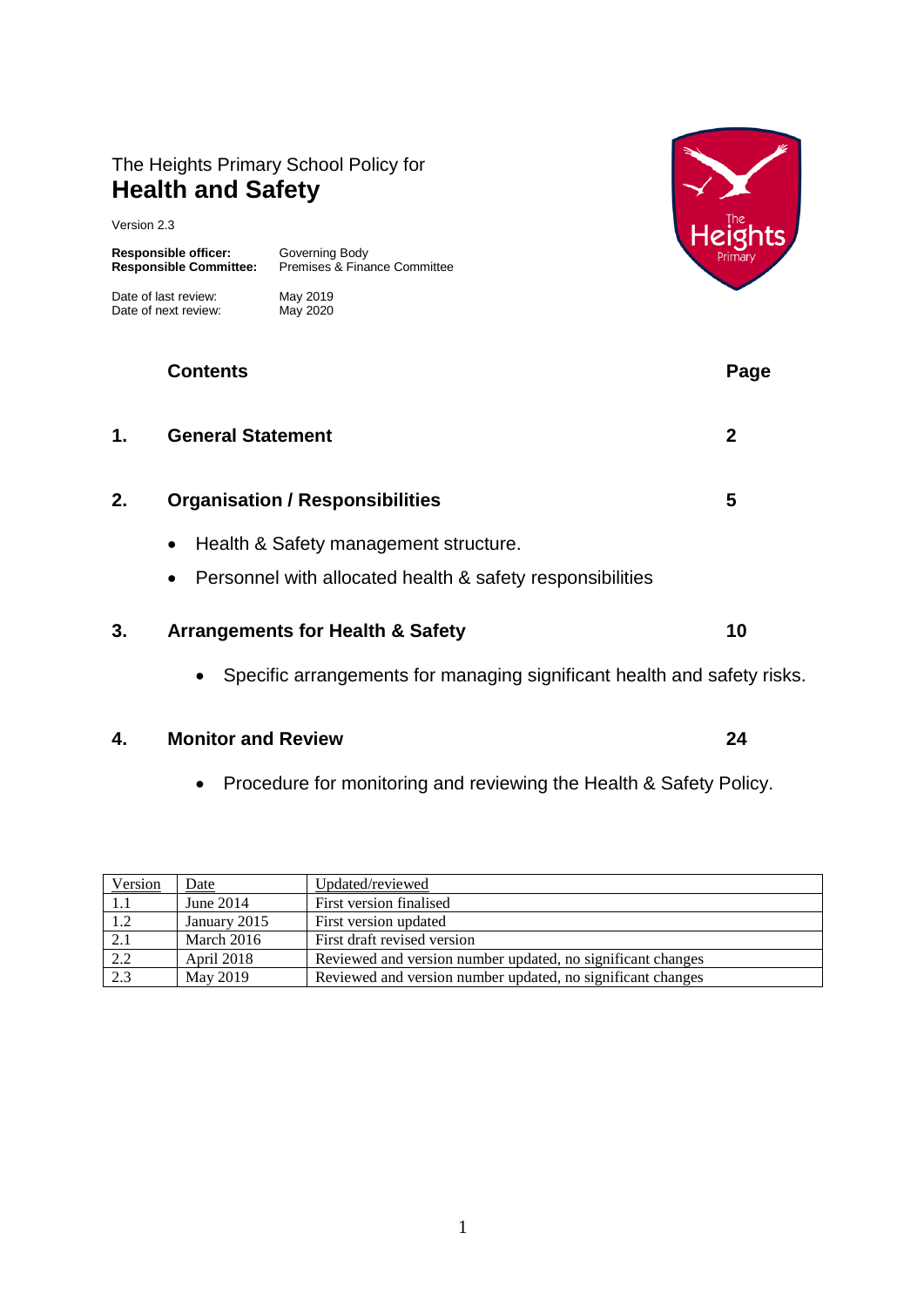# **Section 1: HEALTH & SAFETY POLICY STATEMENT**

#### **General Statement**

The health and safety of all pupils, staff, parents, visitors, contractors and others is of paramount importance to The Heights Primary School and we aim to provide a safe and healthy environment for all to enjoy.

All relevant health and safety legislation has been reviewed when setting our Health and Safety Policy objectives and the management of health and safety is considered a priority. Senior Management of the school recognise and accept their health and safety responsibilities.

#### **Objectives & Commitment**

The Governing Body of The Heights Primary School is committed to ensuring that every effort is made to maintain safety standards at the highest possible level.

This policy document explains in broad terms what must be done by everyone collectively to achieve these objectives. The principal aim is to provide a sound basis for co-operation between the school's leadership, staff and pupils in order to stimulate a continuous improvement in our health and safety performance.

Our commitment to achieve our objectives is demonstrated by:

- The allocation of adequate resources to ensure the health and safety of pupils and staff and to promote a positive safety culture.
- Identifying significant health and safety hazards and implementing appropriate risk control measures in accordance with this policy.
- Working to safety standards which satisfy statutory requirements and reflect good practice.
- Continuously reviewing and developing these standards to account for changes in legislation, industry practice and/or technology.

#### **Legal Obligations**

The School recognises and accepts the legal duties set out in the Health and Safety at Work Act 1974 and other statutory requirements which are in place to protect health and safety at work. Specifically, we will ensure:

- The provision and maintenance of safe plant and equipment.
- The safe use, storage and handling of substances and work articles.
- The provision of information, instruction, training and supervision.
- The maintenance of safe and healthy work conditions.
- That staff are consulted on matters affecting their health and safety.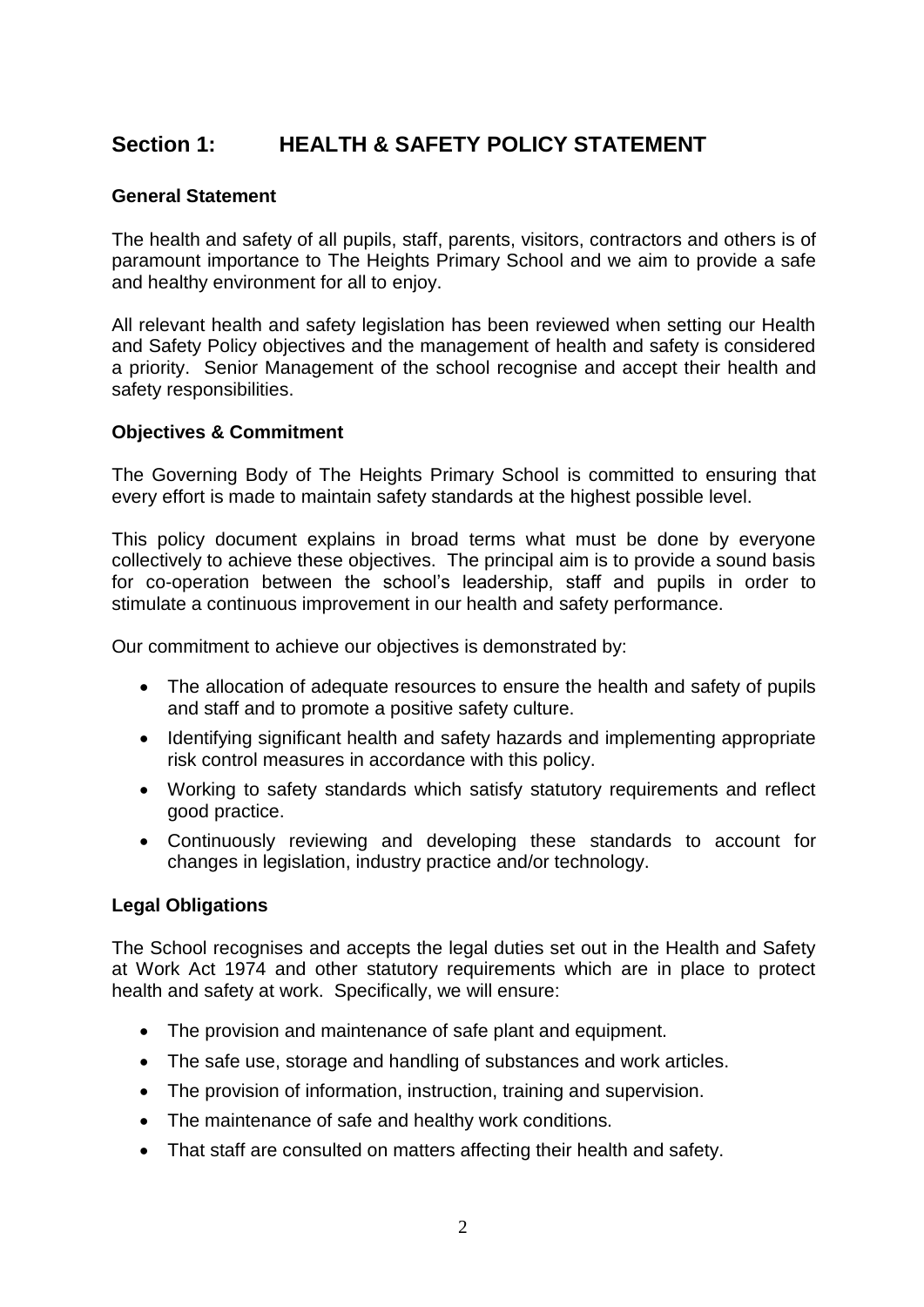All health and safety documents and records are kept by the Business Manager and will be freely accessible to members of staff. In addition, such information will be available upon request to third parties who may be affected by our work.

The Business Manager will collectively consult with members of staff on health and safety matters that affect them and health and safety will be discussed at staff meetings. Individual consultation on a one to one basis will take place prior to the allocation of any specific health and safety responsibilities and/or functions.

Members of staff will receive all necessary information, instruction and training to ensure that they are competent to safely complete their work activities and have a comprehensive understanding of their job responsibilities. Training will be refreshed as and when required and training records will be kept by the Business Manager

Should any member of staff have any questions on health and safety related matters they shall will raise it with the Business Manager in the first instance.

#### **Responsibilities of Members of Staff**

All members of staff will be required to take reasonable care for their own health and safety and that of pupils and other persons who may be affected by their acts or omissions.

Specifically, members of staff will:

- Work in adherence with all safety signs, instruction and training.
- Work in adherence to risk assessment and method statement requirements.
- Maintain equipment in a safe condition and in good working order.
- Keep all areas in a clean, tidy and safe state.
- Refrain from tampering, misusing or interfering with any items provided for health and safety purposes.
- Report all near misses, accidents and dangerous occurrences.
- Report any health and safety queries or concerns to the Business Manager.

Expert advice will be sought when necessary and in order to assist us in our undertaking we have appointed The Compliance Group (TCG) to provide competent advice and guidance to which we will duly adhere. (Tel. 01256 384700).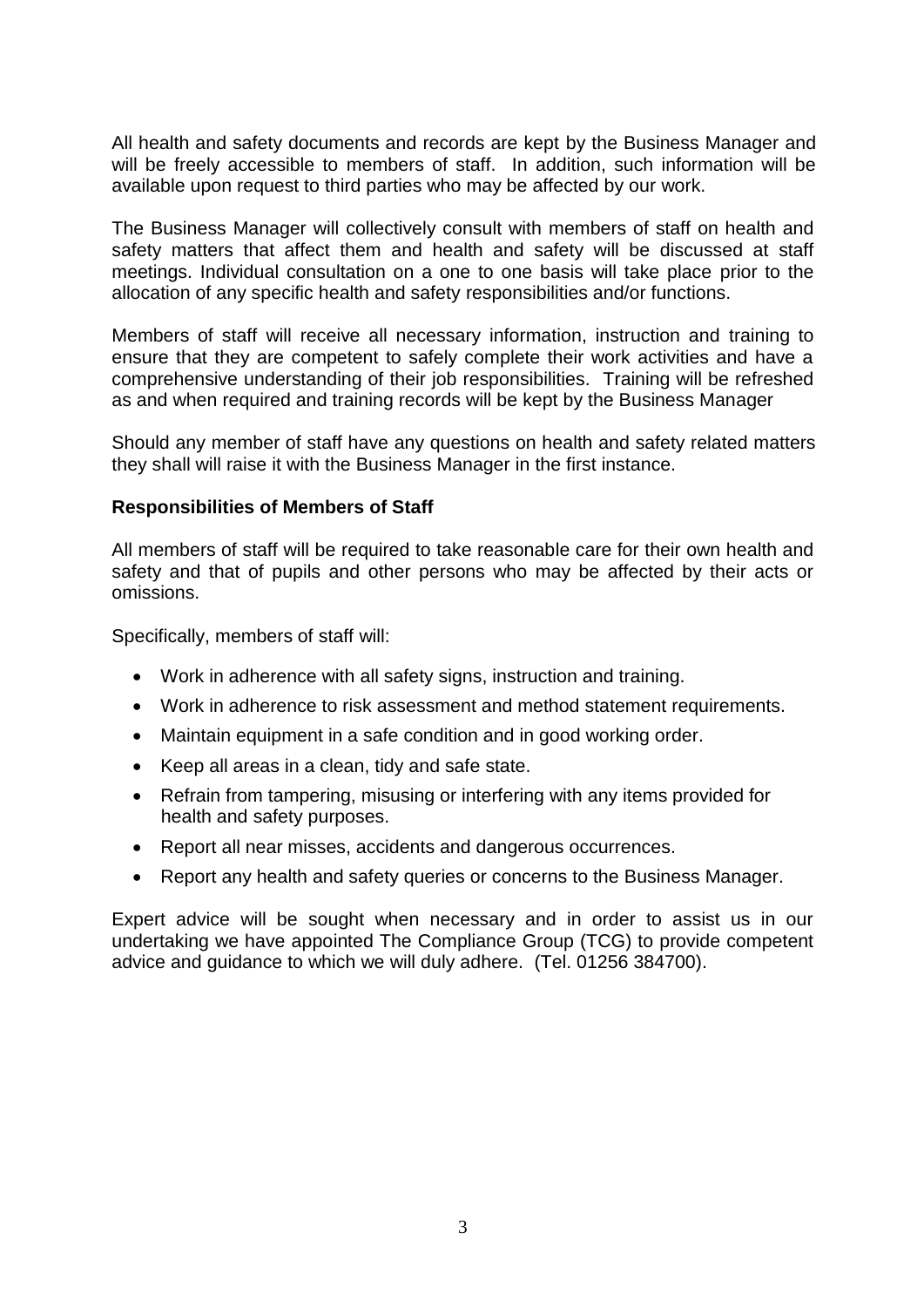# **Arrangements for Monitor & Review**

The contents of this policy will be kept up to date and reviewed at least annually, or sooner in the event of any significant legislative or operational changes.

Signed:

…………………………………………………………… DATE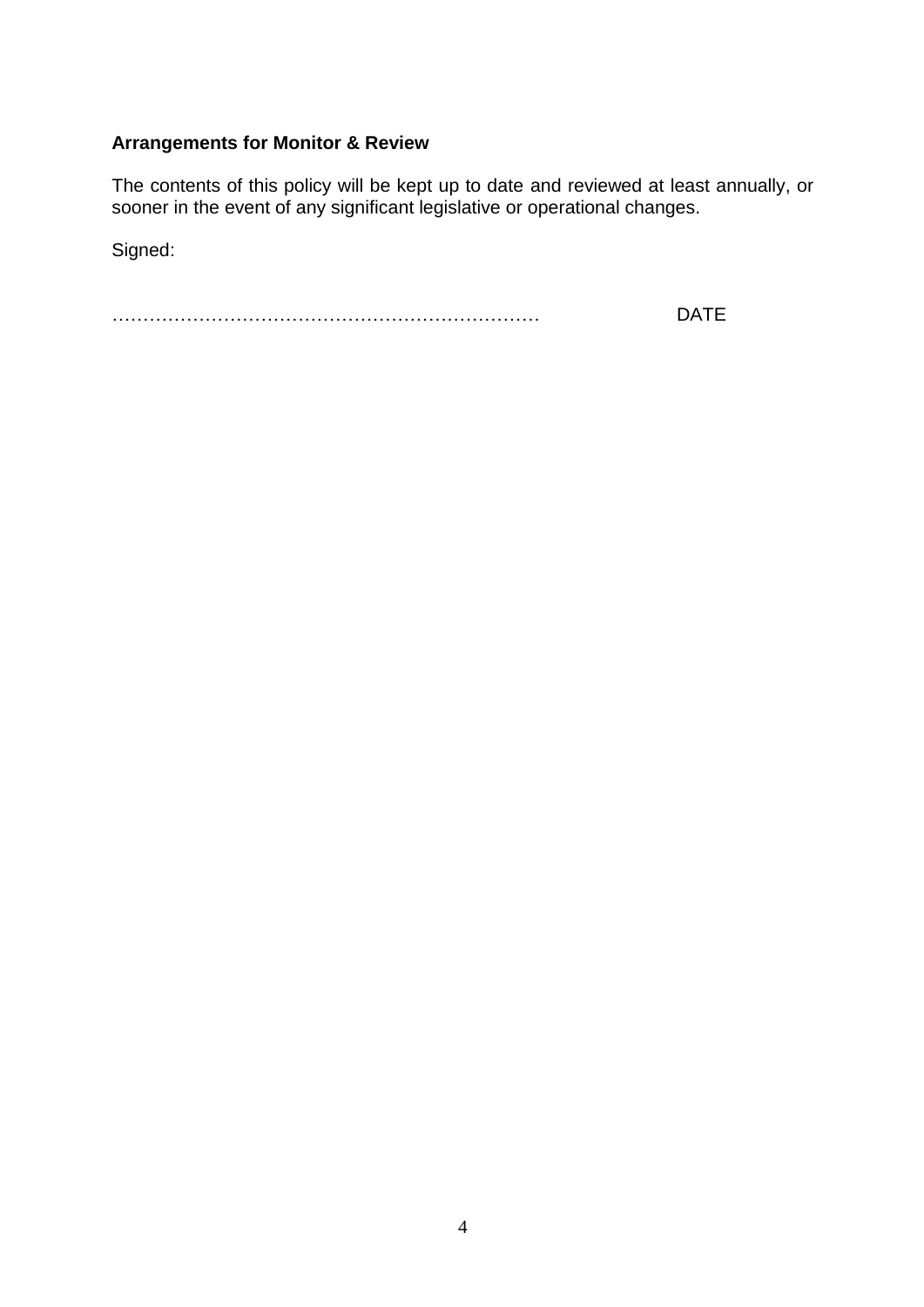# **Section 2: Organisation / Responsibilities**

The Heights Primary Leadership and staff understand and accept their health and safety responsibilities, individually and collectively.

**Health & Safety Management Structure** 



Personnel with allocated Health & Safety Responsibilities

| <b>H&amp;S Responsibilities</b> | <b>Name</b>          | <b>Job Title</b>        |
|---------------------------------|----------------------|-------------------------|
| H&S Policy and overall H&S      | <b>Karen Edwards</b> | Headteacher             |
| Management                      |                      |                         |
| Day to day H&S monitoring       | Caroline Hoyle       | <b>Business Manager</b> |
| and compliance                  |                      |                         |
| <b>First Aid</b>                | As First Aid List    |                         |
|                                 |                      |                         |
| <b>Fire Marshals</b>            | <b>Karen Edwards</b> |                         |
|                                 | Caroline Hoyle       |                         |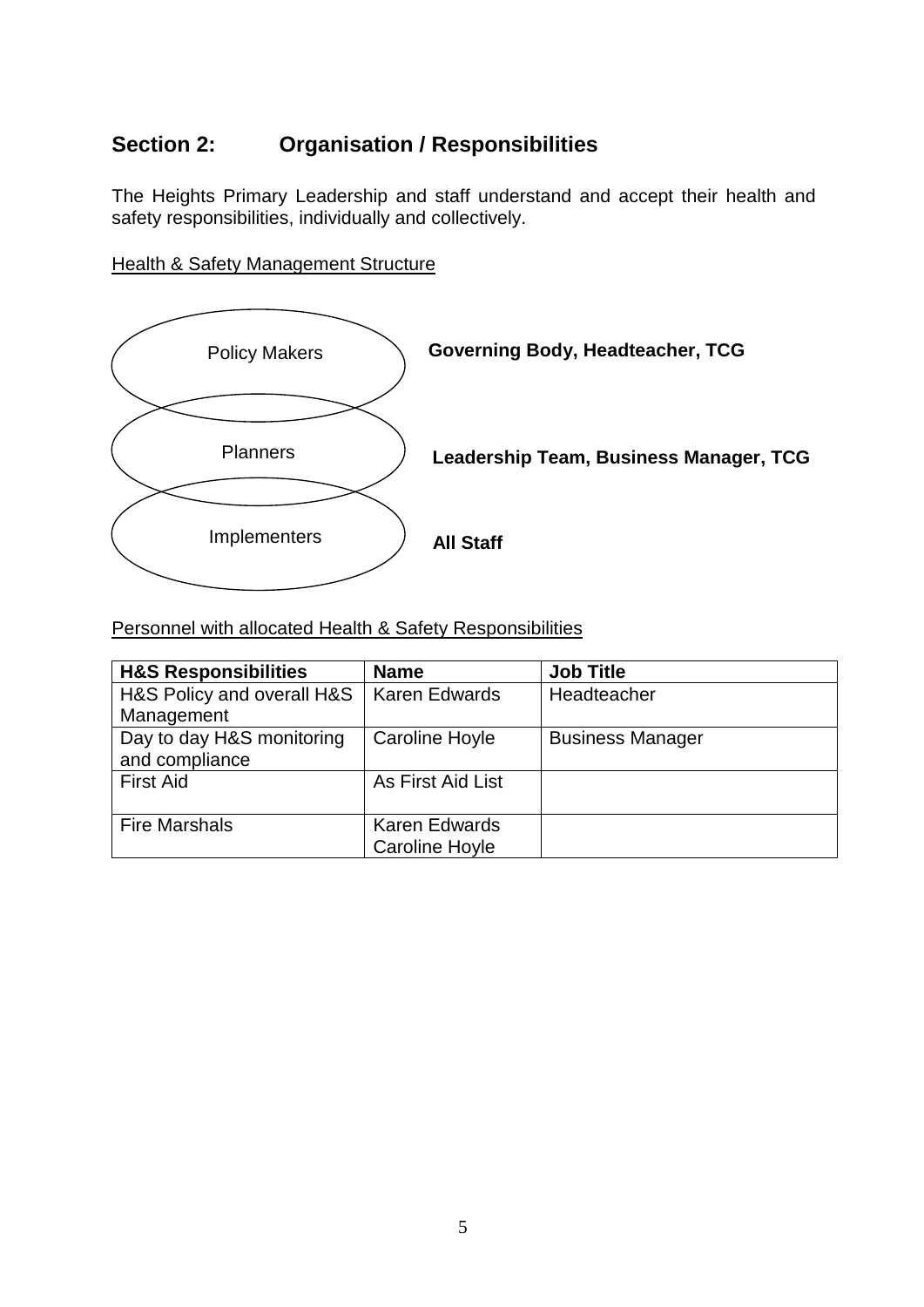# **The Governing Body**

The Governing Body is ultimately responsible for health, safety and welfare within The Heights Primary School. It will:

- Appoint a suitably qualified person or organisation to act as the school's Health & Safety Advisor;
- Prioritise health and safety matters within the School Development Plan and monitor the allocation of funds based on suitable and sufficient risk assessments
- Have health and safety as a standing item on the agenda of all meetings.
- Cooperate with the school's Health & Safety Advisor, on matters of health and safety; and
- Nominate a Link Governor with responsibility for Health and Safety who will carry out regular inspections with the Health & Safety Advisor and report back to the Governing Body

# **The Headteacher**

*Karen Edwards* has overall responsibility for the implementation and monitoring of the establishments health and safety policy by:

- Line managing the Leadership Team;
- Allocating sufficient resources to meet health and safety priorities.
- Ensuring attendance on appropriate health and safety training courses and in particular ensuring that an adequate number of member of staffs are trained as Trained First Aiders
- Liaising with the Governing Body over health and safety issues.
- Keeping up to date with National Health and Safety issues and priorities.
- Ensuring good communications by including health and safety issues in Staff briefings, bulletins and meetings.
- Organising and implementing regular inspections in consultation with the Business Manager.
- Overseeing the completion of the arrangements and risk assessments for all on/off site activities and reviewing these annually;
- Ensuring that health & safety is an assessment criterion in all performance appraisal schemes and undertaking an annual health and safety training needs analysis of all members of staff;
- Formulating and implementing a plan for the management of critical incidents and ensuring that all staff members are aware of this plan
- Include health and safety in all new member of staff's induction.
- Monitoring departmental documentation, risk assessments, practices and procedures.
- Encouraging and supporting members of staff in completing risk assessments for pupils giving cause for concern.
- Supporting members of staff with personal safety issues including stress and well-being.
- Ensuring off site educational visits are approved and appropriately staffed.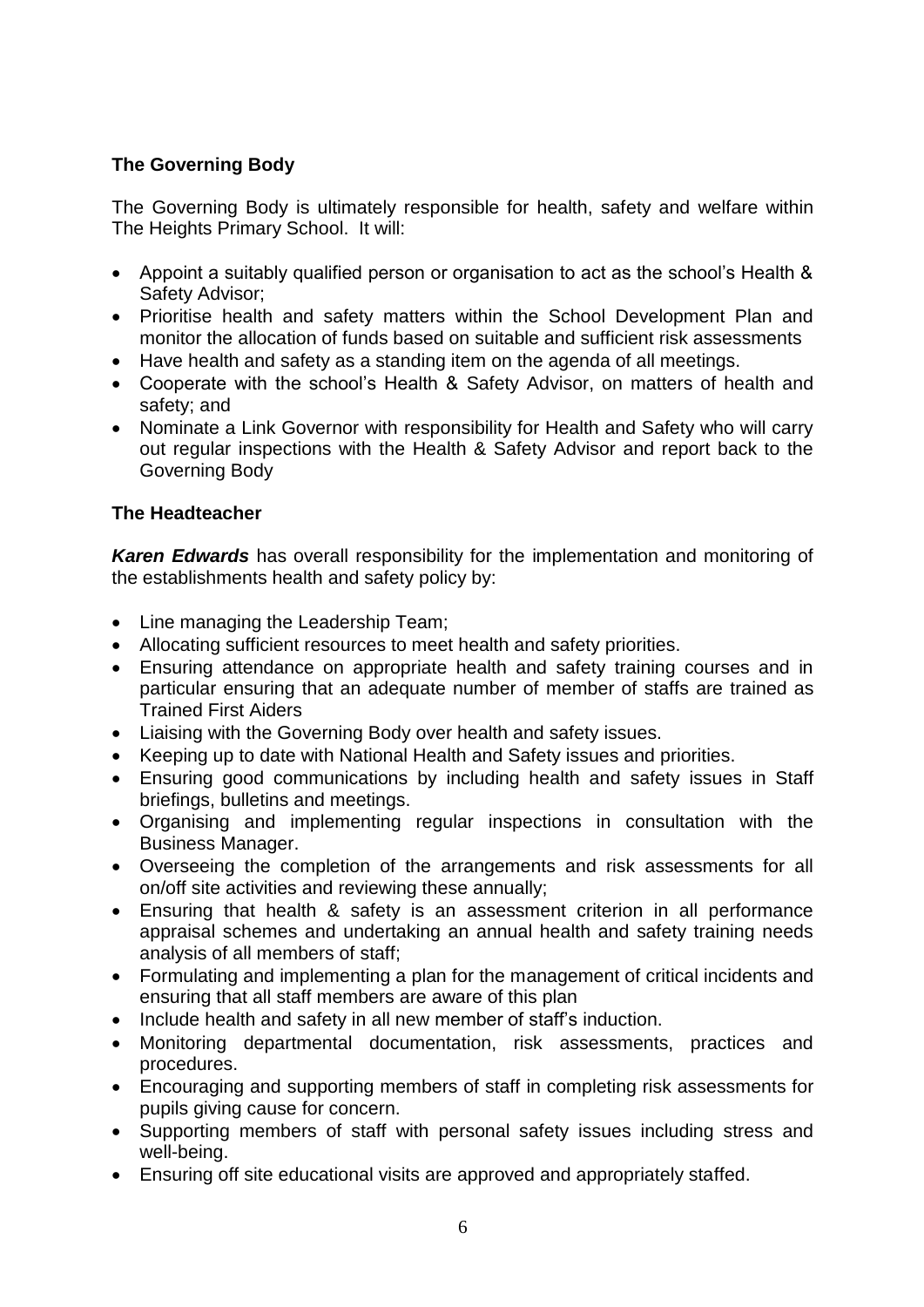- Ensuring all hazardous equipment and materials are appropriately marked, assessed, maintained and used by a competent person.
- Ensuring health and safety is a standing item on all agendas.
- Ensuring that pupils are aware of relevant health and safety issues and that these are being continually reinforced.
- Making regular reports to the Governing Body on health and safety considerations.

#### **The Business Manager:**

*Caroline Hoyle* is the manager with day to day responsibility for monitoring health and safety compliance and with the Headteacher will implement the school's Health and Safety Policy.

This will involve:

- Being available to any member of staff to discuss any health and safety issues that are raised.
- Taking appropriate action to remove or reduce potential hazards in conjunction with line management.
- Ensuring that adequate trained first aid cover is available for on /off site activities.
- Receiving reports concerning hazards and responding to these reports, within a reasonable period of time.
- Keeping the Headteacher informed of any serious or significant health and safety issues.
- Ensuring that the circumstances of accidents are investigated and recorded, and that all reasonable steps are taken to prevent or reduce the likelihood of a recurrence.
- Ensuring that any incidents or accidents that are reportable under RIDDOR, including accidents necessitating absence from work for more than 7 days, major injuries or dangerous occurrences, are reported to the Authorities.
- Ensuring that suitable and sufficient risk assessments are carried out for work tasks and safe systems of work devised where necessary (e.g. method statements.
- Co-ordinating health and safety responses for tender applications.
- Ensuring that the school follows the correct procedures when monitoring health and safety issues on-site regarding school appointed contactors.
- Ensuring that all contractors and their employees are fully briefed on health and safety site issues.
- Ensuring that all personnel who are on site, including parents, visitors and contractors, are made aware of any hazards on site, including hazards caused by any maintenance or building work.
- Organising and ensuring the completion of the planned programmed maintenance of plant and equipment.
- Arranging and ensure the completion of the annual electrical testing programme and report/act upon any findings
- Maintaining accurate records of all equipment and resources.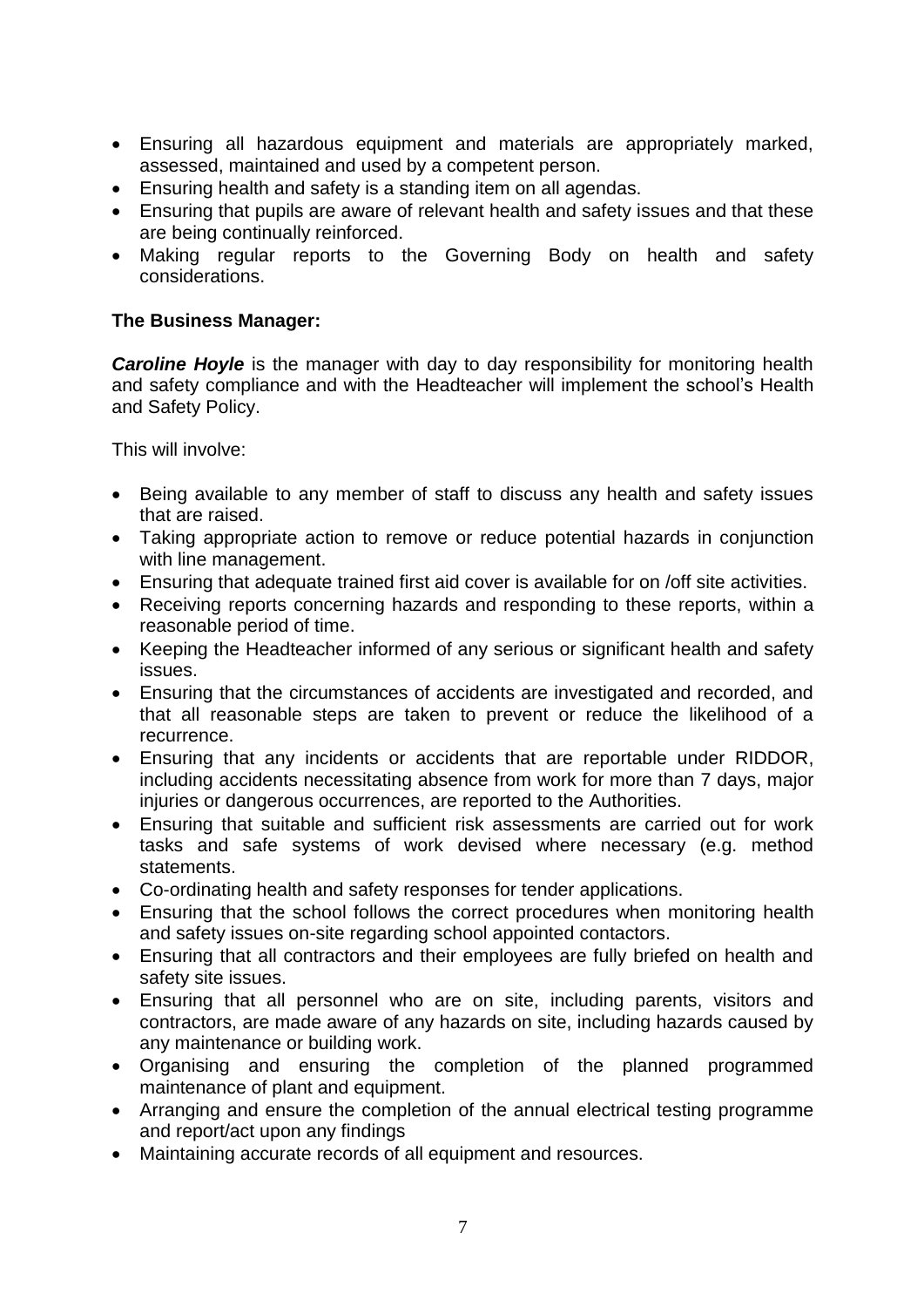- Carry out the responsibilities of the Site Manager unless one is formally appointed;
- Purchasing and maintaining all equipment and resources to prescribed standards.

#### **Site Manager**

The Heights Primary School Site Manager (when appointed) will be specifically responsible for the following:

- Carrying out daily checks of the site and take appropriate remedial action.
- Prioritising and processing maintenance forms.
- Reviewing progress regularly with the Business Manager.
- Carrying out termly fire drills, weekly fire tests, checking fire extinguishers and maintaining the Fire Safety Folder.
- Carrying out monthly water temperatures tests and maintain the Water Hygiene Folder;
- Alerting the Headteacher and Business Manager to issues of security and lone working

#### **School Secretary**

The School Secretary of The Heights Primary School is specifically responsible for the following:

- Checking that all office risk assessments are completed and reviewed.
- Ensuring that visitors are registered, wear a badge and are briefed on the emergency procedures.
- Ensuring that hazard reporting and maintenance documentation is actioned.
- Ensuring that Accident and Physical and Verbal Abuse documentation is completed and reported to the Headteacher.

#### .**All Members of staff**

All members of staff have a responsibility while at work to take reasonable care of themselves and anyone who may be affected by their acts or omissions. They also have a duty to co-operate with the Management of The Heights Primary School in the interests of health and safety.

Breaches of Health and Safety legislation are criminal offences. In addition, failure to comply with the school's safe working practices and procedures, is potentially a disciplinary offence.

Members of staff will be responsible for:

 Taking reasonable care for their own health and safety and that of any other person who may be affected by their acts or omissions at work and ensure that others, particularly pupils, do not undertake unsafe acts.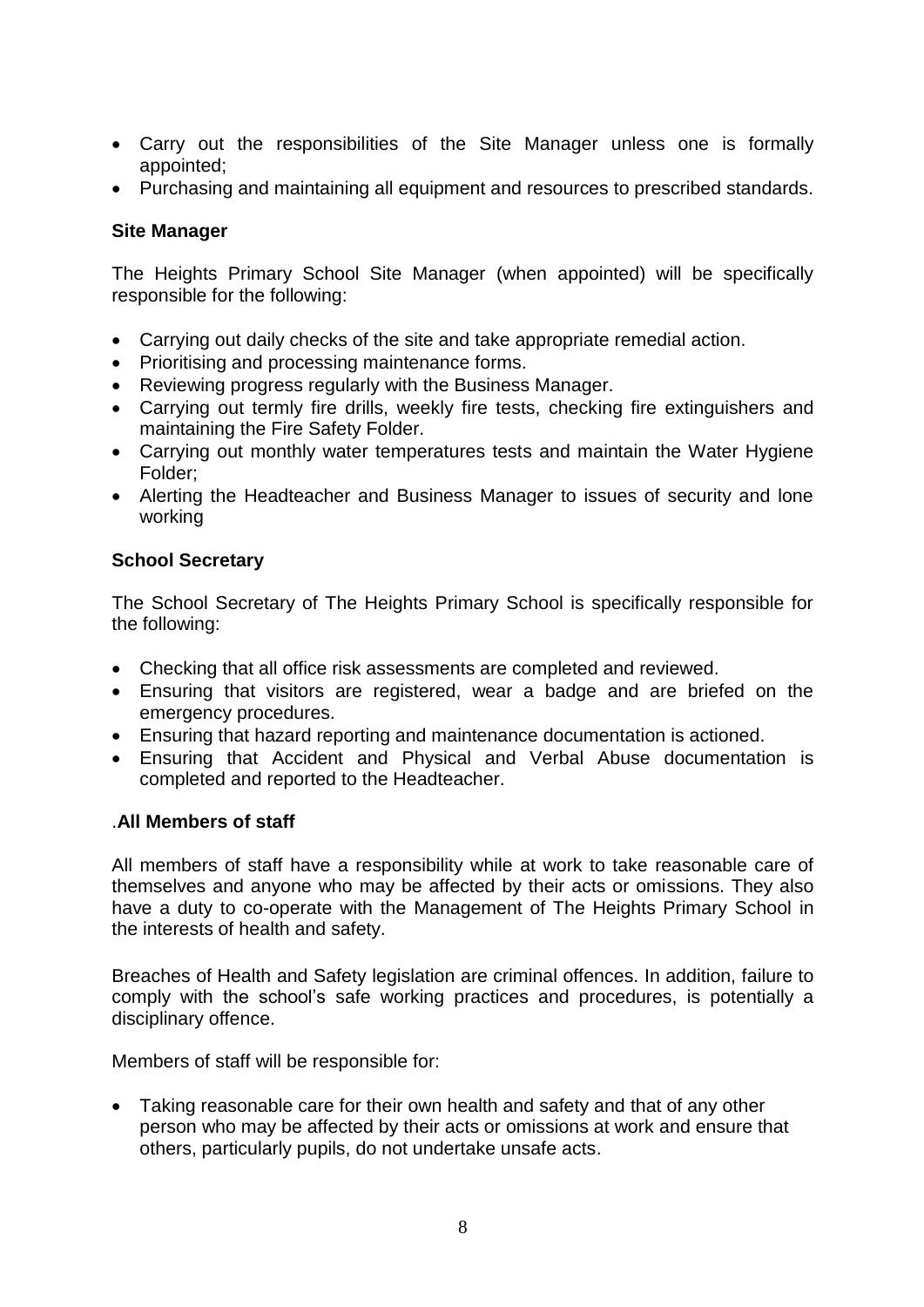- Co-operating fully with other members of staff to enable the school to comply with its statutory duties in regard to health and safety.
- Making themselves familiar with, and complying with, all instructions, guidance and advice given in the interest of health and safety, including rules, evacuation procedures, and safe systems of work.
- Reporting to the Business Manager all accidents, dangerous occurrences and any other matters of concern relating to health and safety.
- Ensuring all equipment is used safely and in the correct fashion and for the correct task.
- Ensuring excellent housekeeping standards are maintained and any hazards are removed wherever possible or reported to management.
- Reporting all defects on the maintenance forms and return them to the school office.
- Completing and actioning risk assessments for all potentially hazardous on/off site activities.
- Raising health, and safety and environmental issues with pupils as appropriate.

#### **Pupil Responsibilities**

Pupils will be encouraged and required to:

- Behave always in a way that does not put their health and safety at risk.
- Observe standards of dress consistent with good health, safety and hygiene practices.
- Follow all safety rules including the instructions of staff given in an emergency.
- Use, but not misuse, items provided for their health, safety and welfare.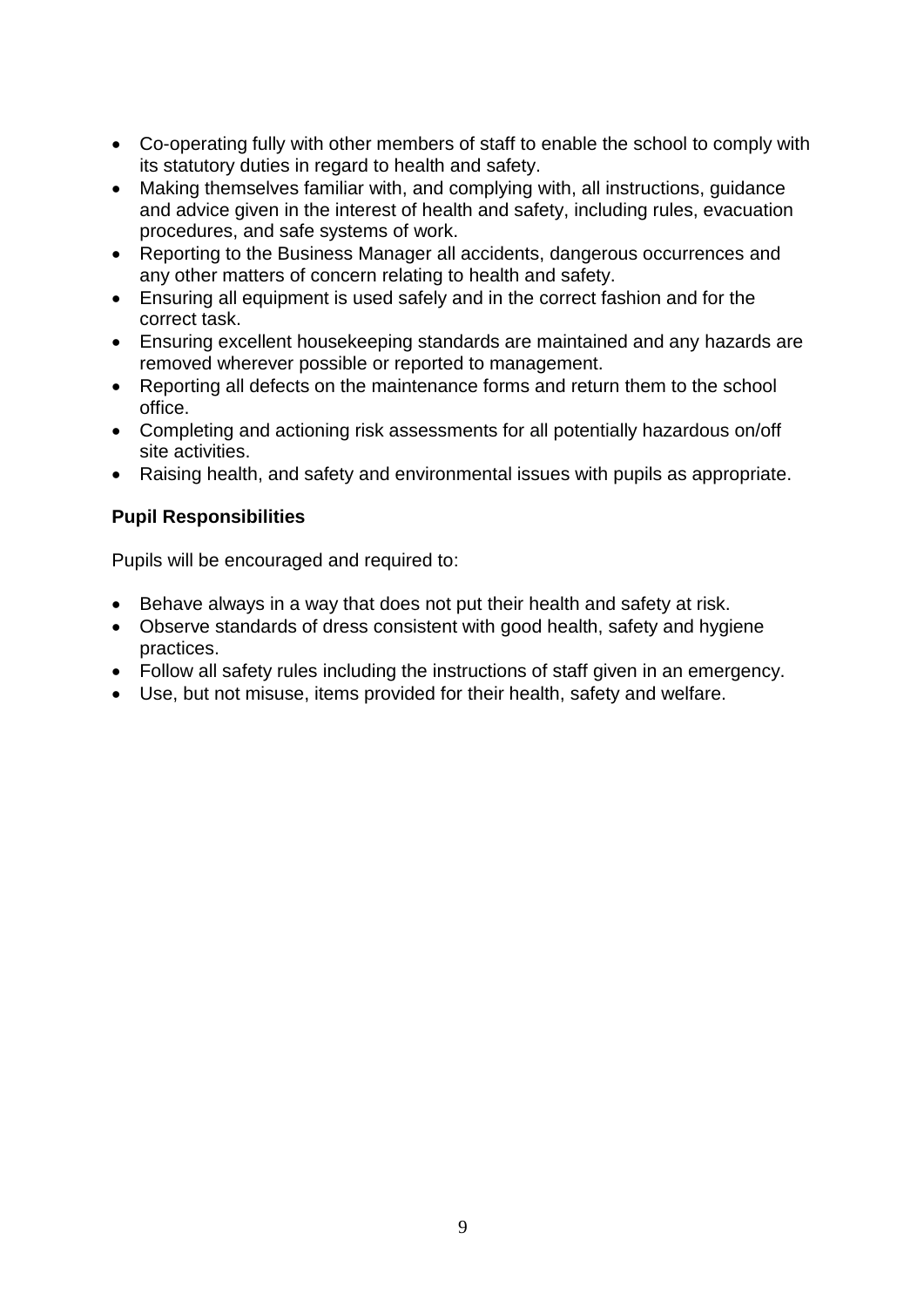# **Section 3 Arrangements for Health & Safety**

The arrangements for managing health and safety at work are summarised in this section of the policy document. The following topics will be considered:

- 3.1 Accident Reporting & Investigation
- 3.2 Asbestos
- 3.3 Construction / Refurbishment Projects
- 3.4 Consultation with members of staff
- 3.5 Control of Contractors
- 3.6 Control of Visitors<br>3.7 Control of Substar
- 3.7 Control of Substances Hazardous to Health (COSHH)
- 3.8 Display Screen Equipment (DSE)
- 3.9 Driving
- 3.10 Electrical Safety
- 3.11 Fire Prevention & Safety
- 3.12 First Aid
- 3.13 Insurance
- 3.14 Lone Working
- 3.15 Manual Handling
- 3.16 New & Expectant Mothers
- 3.17 Notices & Signs
- 3.18 Risk Assessments
- 3.19 Slips & Trips
- 3.20 Smoking
- 3.21 Training & Supervision
- 3.22 Waste & Environmental
- 3.23 Work At Height
- 3.24 Work Equipment
- 3.25 Workplace Health, Safety and Welfare
- 3.26 Young Persons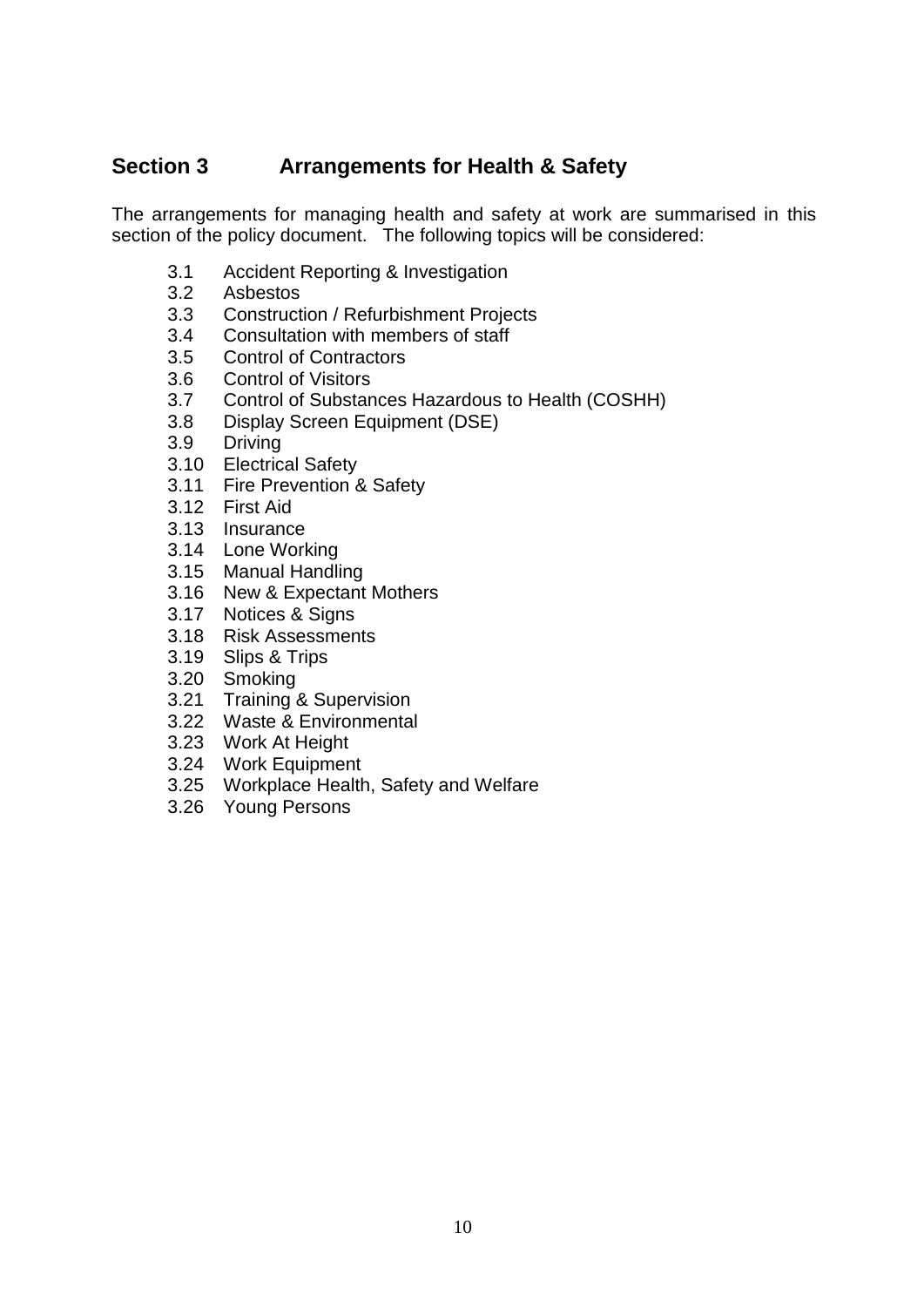### **3.1 Accident Reporting & Investigation**

An accident is an unplanned event which leads to injury or ill health; damage to property, plant, or the environment, or any increased liabilities.

All accidents that occur will be recorded in the accident book and reported to the Business Manager. The accident book will be compliant with data protection requirements. The Business Manager will be responsible for completing the accident book entry. Unsupervised members of staff should not log accidents.

Accidents involving pupils visitors, contractors or members of the public, will also be reported to the Business Manager and recorded in the accident book.

The Business Manager will investigate all accident reports and implement adequate control measures to prevent a reoccurrence. Where necessary risk assessments will be reviewed and staff training needs assessed / re-assessed.

Staff should also report any '**near misses**' – these are situations where there was potential for an accident but for various reasons no personal injury, damage or other financial loss occurred.

#### Reporting of Injuries, Diseases, Dangerous Occurrences Regulations (RIDDOR)

When required, the Business Manager will complete a RIDDOR report and send it to the Enforcing Authority. This will normally be submitted online via the RIDDOR website [http://www.riddor.gov.uk](http://www.riddor.gov.uk/) TCG will assist as required.

Examples of RIDDOR reportable incidents include:

- If a member of staff is unable to attend work or carry out their normal duties for more than 7 days following a work related incident.
- If a person is hospitalised for more than 24 hours following a work related incident.
- Certain specified injuries such as major fractures, dislocations, electric shock, loss of sight etc.
- Certain specified dangerous occurrences (e.g. gas leaks).
- Certain specified diseases arising from work activities (e.g. asbestosis).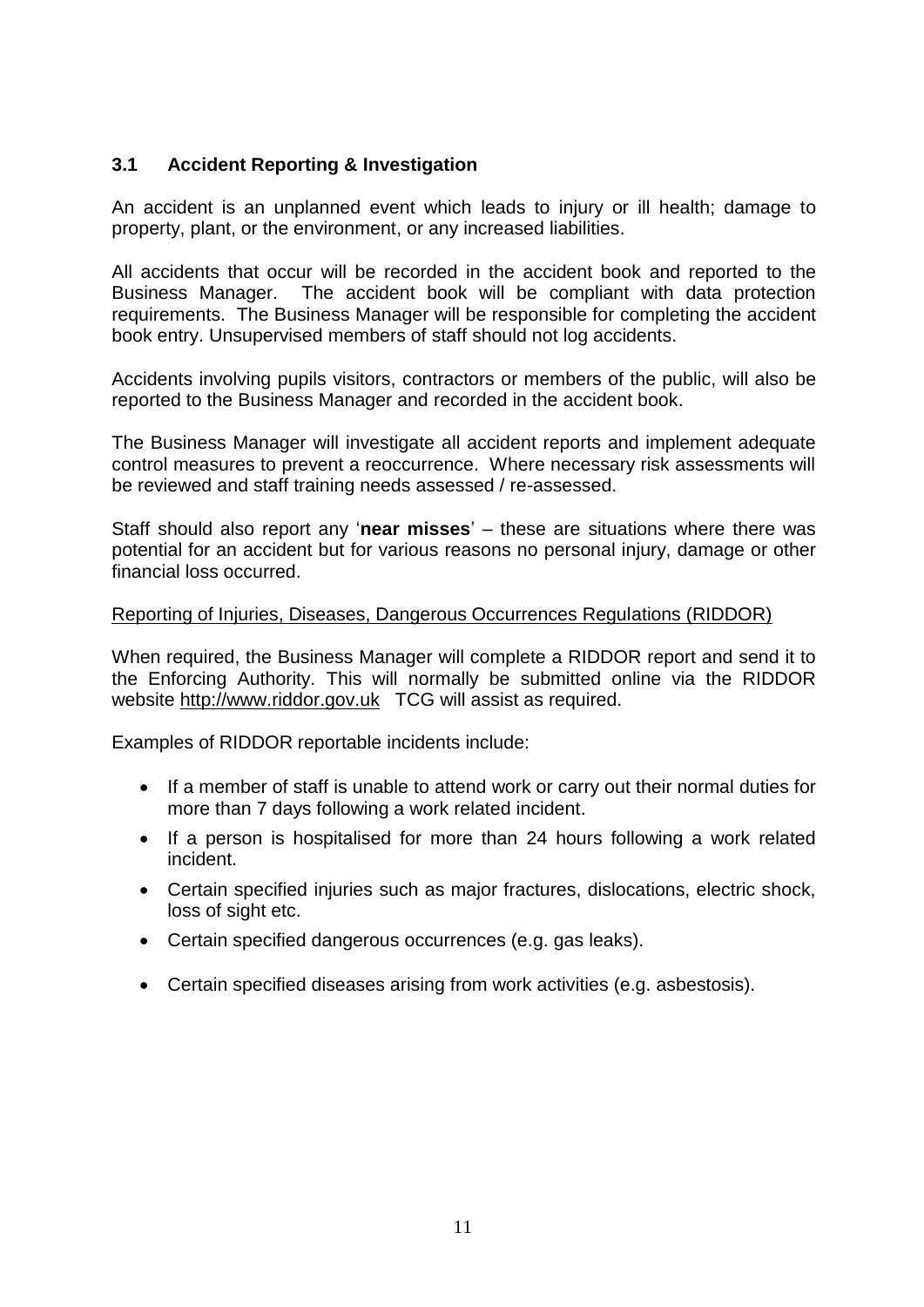# **3.2 Asbestos**

The Heights Primary School will protect members of staff, pupils and other persons from exposure to asbestos containing materials, so far as is reasonably practicable.

Under no circumstances will any member of staff undertake work involving the removal or disturbance of asbestos materials or coatings. This includes drilling, cutting, sawing or otherwise disturbing any material which does (or may) contain asbestos. Where work is required involving asbestos, a HSE licensed contractor will be used.

# **3.3 Construction & Refurbishment Projects**

Any construction or refurbishment project will be properly planned and specific risk assessments and method statements carried out. Senior management will be responsible for over-seeing all related contractor activity.

If planned works come under the remit of the Construction (Design and Management Regulations) 2015, a competent Principle Designer will be appointed to manage the project and ensure statutory compliance. All persons involved in the work will be competent with the right skills, knowledge, training and experience.

# **3.4 Consultation With Members of Staff**

The Heights Primary School will consult with members of staff on all issues that could directly affect their health and safety at work. This will normally take the form of collective consultation at staff meetings but also, where appropriate, it may take place on an individual basis (e.g. prior to the allocation of any specific health and safety responsibilities such as a first aider, fire warden etc.).

Health and Safety will be a standing item on the agenda of each meeting of the Governing Body.

# **3.5 Control of Contractors**

Appropriate measures will be taken to ensure that all contractors and sub-contractors working on site or on instruction from The Heights Primary School do not place themselves, colleagues or any other persons at risk. The following will be undertaken before any significant contractor activity takes place on instruction from the school:

- Initial planning of the work in order to determine the nature of hazards which may arise (prior to appointing a contractor).
- Selection of a competent contractor who has the expertise and resources to carry out the work safely.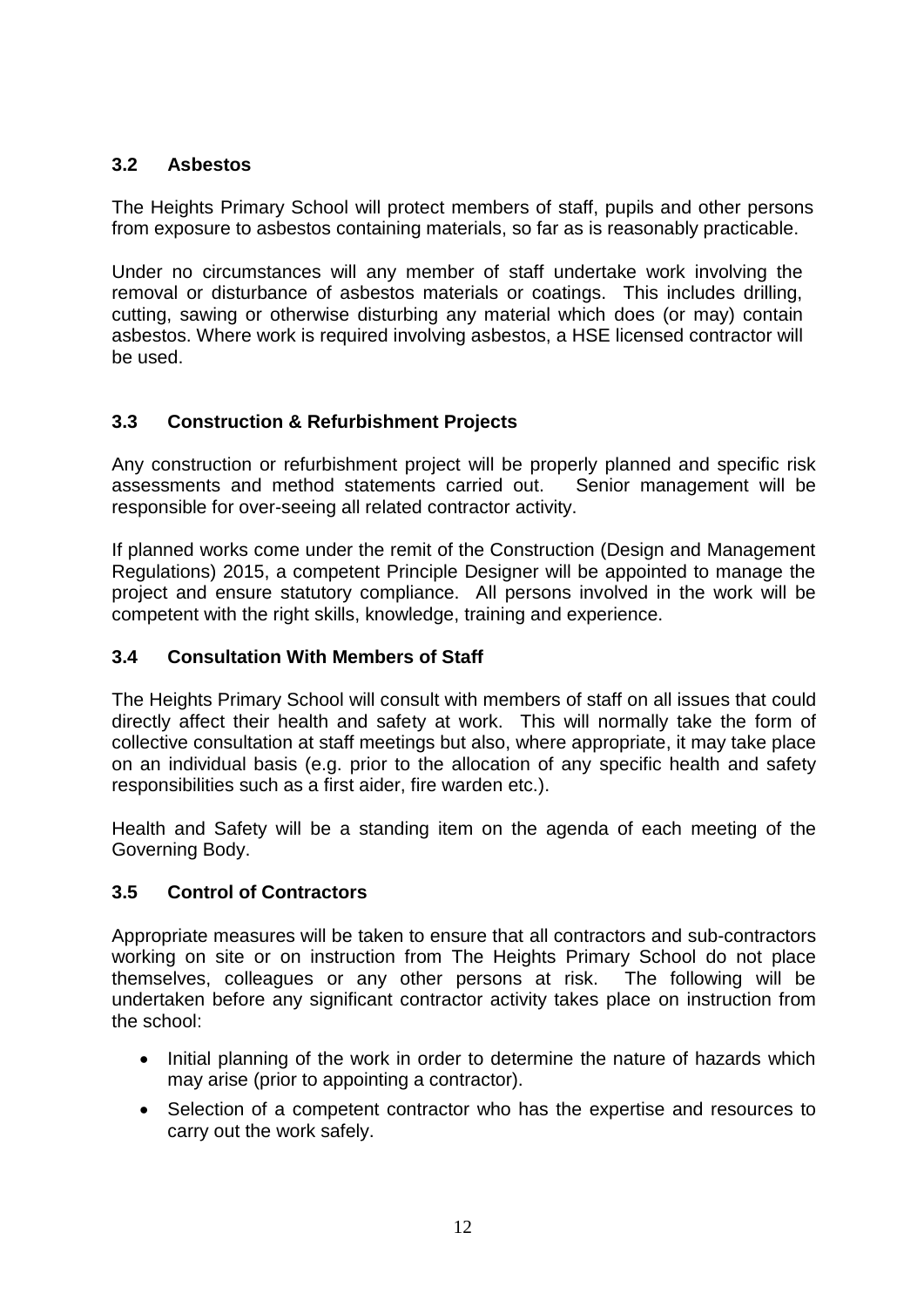Working with the contractor to ensure that all significant hazards have been identified and plans are established to ensure the risks are suitably controlled (i.e. risk assessments, method statements and monitoring by inspections).

#### Selection of contractors:

The Heights Primary School will take all reasonable steps to ensure that contractors are competent and to this end will require contractors carrying out any high risk tasks to provide the following information prior to starting work:

- A copy of their Health and Safety Policy (or summary).
- Relevant risk assessments.
- Clear method statements describing what work will take place and the specific safety precautions that will be implemented.
- Evidence of their competency, such as relevant qualifications, CSCS certification, accreditation, membership of professional bodies etc.
- Confirmation of public liability insurance and level of indemnity will also be obtained from contractors.

#### Contractors at the school:

All necessary health and safety information and instruction will be given to contractors prior to any work commencing. Contractors must gain authorisation from the supervising member of staff before starting work - this will apply each day if their work is over a prolonged period.

Where necessary, other members of staff will be advised of the contractor's activities and steps will be taken to ensure disruption is kept to a minimum.

Contractors are also required to comply with the Visitor Policy (PF4),

# **3.6 Control of Visitors**

Please refer to separate Visitor Policy (PF4)

# **3.7 Control of Substances Hazardous to Health (COSHH)**

A substance is 'hazardous' if it has the potential to cause harm in the form in which it is used in any given work activity. Examples include: chemical agents with labels such as toxic, irritant, corrosive, harmful etc, biological agents such as harmful microorganisms, and substantial concentrations of airborne dust.

The Heights Primary School will do all that is reasonably practicable to ensure that staff, pupils and other persons are not exposed to substances which are hazardous to health.

Where it is not possible to completely avoid contact with a hazardous substance, an assessment will be carried out and suitable control measures implemented based on the following hierarchy of controls: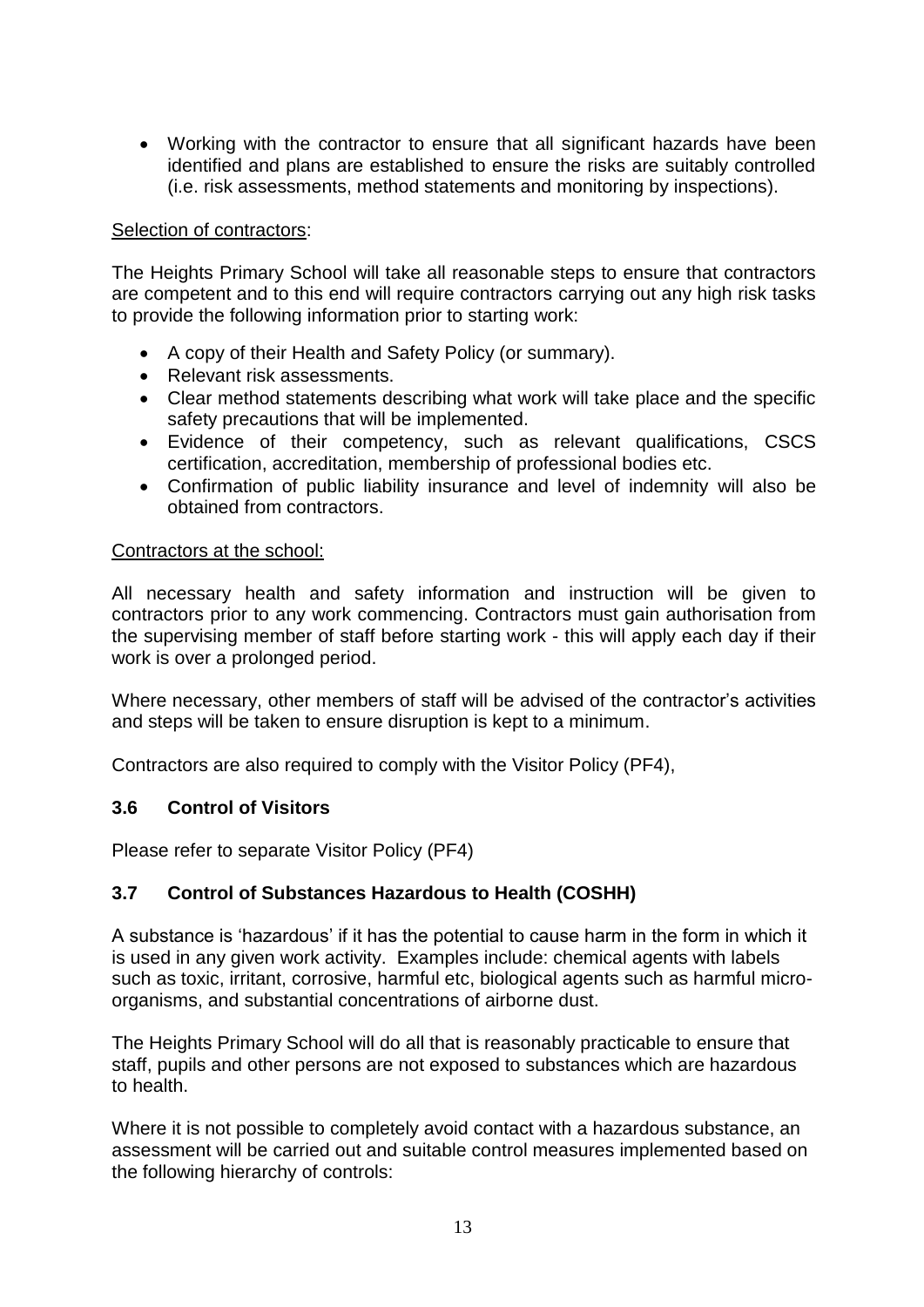- Substitute substance for a safer alternative.
- Reduce / minimise the quantities used and stored.
- Enclose the work process / work area.
- Install local exhaust ventilation (LEV) to ensure hazardous materials do not enter the work area beyond a particular point.
- Supply and maintain suitable PPE but only as a last resort when the engineering controls outlined above are not fully effective.

The assessment will give due consideration to any other persons in the vicinity who could potentially be affected by the work process.

#### Chemical Substances:

A full inventory will be compiled of all chemical products which are routinely used and safety data sheets for each will be held on file.

The member of staff responsible will also ensure that any work tasks involving the use of chemicals is:

- Properly planned.
- Appropriately supervised.
- Completed in a safe manner by persons trained in the necessary safety precautions, including the use of any required PPE.

#### **3.8 Display Screen Equipment (DSE)**

It is The Heights Primary School policy to comply with the law as set out in the Health and Safety (Display Screen Equipment) Regulations 1992 (as amended).

A competent person will advise on workstation set up and conduct assessments of all DSE workstations used by staff for their normal work tasks. All our desktop workstations will meet the minimum requirements set out in the Schedule to the Regulations.

All computer users will be given appropriate and adequate training on the health and safety aspects of DSE work. Further training and information will be given whenever the organisation of the workstation is substantially modified or the job function changes significantly.

Through provision of applicable safety measures, the risks to users of DSE will be reduced to the lowest extent reasonably practicable.

DSE users will be encouraged to take periodic breaks away from their computer – it is recommended this equate to a few minutes each hour.

Upon request, the cost of an annual eyesight test will be refunded to DSE users – prior agreement will be required from the Headteacher. (This applies only to those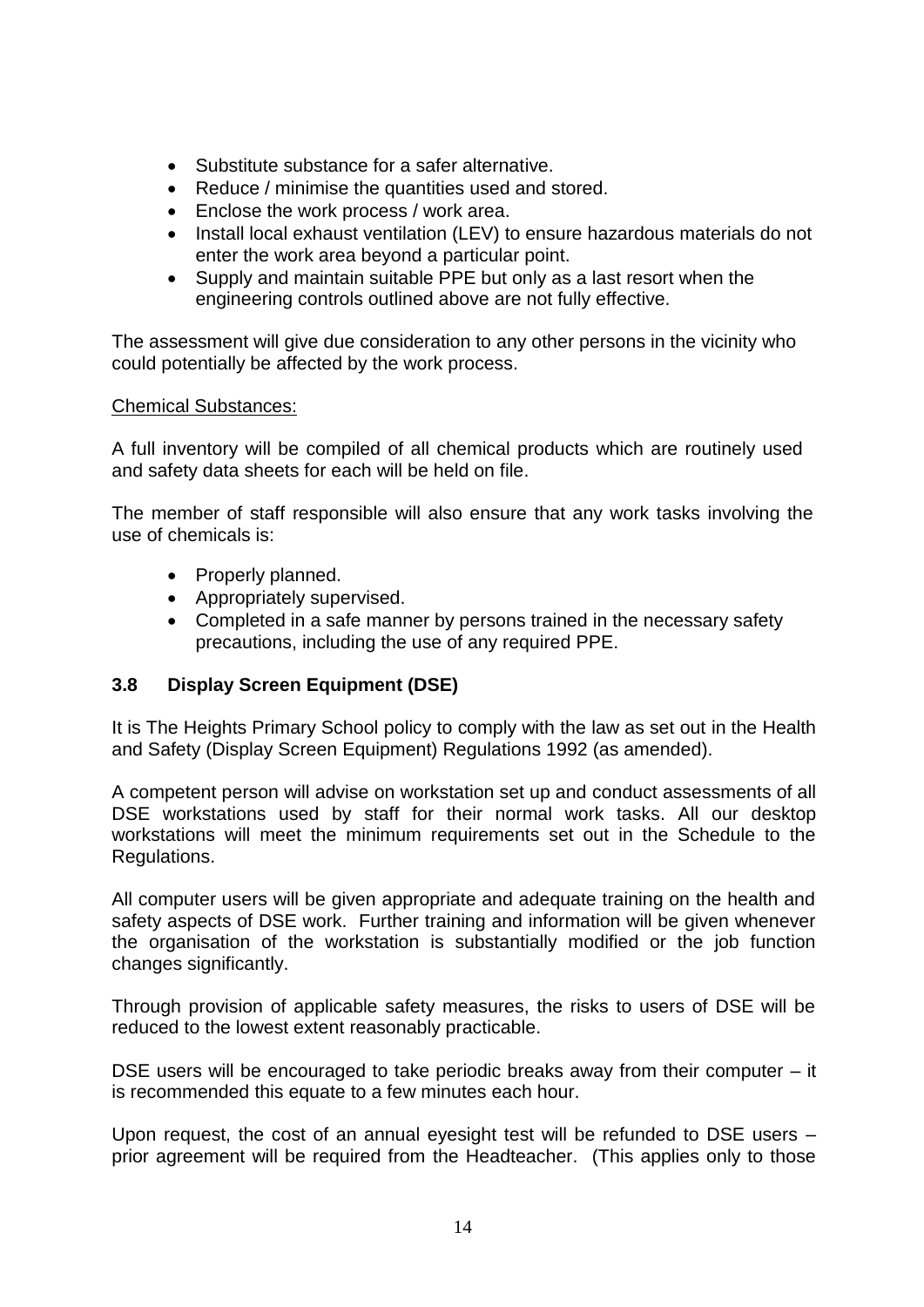staff who use a computer for a significant part of their working day – not those who occasionally use a computer or those who use them for only short periods).

# **3.9 Driving**

Some members of staff may be required occasionally to drive for school purposes. e.g. to attend meetings etc.

The school will undertake periodic audits of staff driving licences to ensure compliance with insurance stipulations.

# **3.10 Electrical Safety**

The Heights Primary School will take all reasonably practical measures to ensure that members of staff and pupils are not at risk from electricity whilst at work.

All fixed electrical installations will be installed and maintained by competent persons and in accordance with the Institute of Electrical Engineers (IEE) Wiring Regulations.

In conjunction with the landlord, fixed wiring tests will be carried out in line with statutory requirements and insurance guidelines (advised every 5-10 years).

Electrical inspection and testing of the school's equipment will be carried out on portable electrical appliances according to:

- Those who will use it.
- The frequency, duration and intensity of use.
- Environmental factors (e.g. offices or field servicing).
- The consequences of failure

Users of electrical equipment will be trained to conduct regular visual inspections prior to use and at periodic intervals. All defects or concerns will be reported to the Business Manager.

Members of staff will generally not be permitted to bring in electrical appliances from home. All appliances necessary for work will provided for them by the school.

If any item of electrical equipment is found to be, or suspected to be, unsafe it will be removed from use immediately.

Electrical maintenance tasks will only be carried out by qualified engineers and members of staff will not attempt to repair, replace or otherwise modify electrical equipment or installations.

# **3.11 Fire Prevention & Fire Safety**

Please refer to separate Fire Risk Policy (PF8)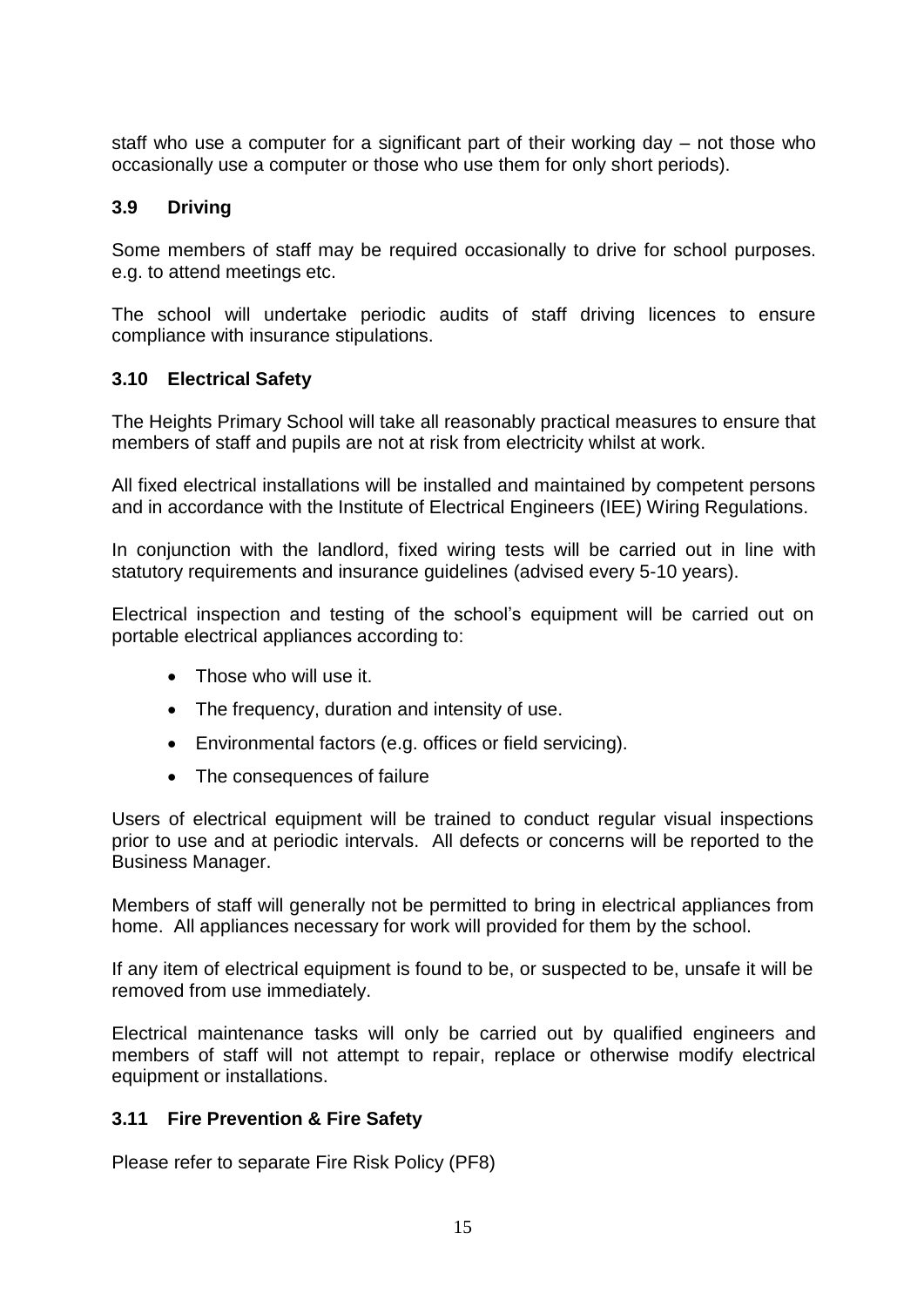#### **3.12 First Aid**

Please refer to separate policy for First Aid and Management and Administration of Medicines (PSW 10)

#### **3.13 Insurance**

#### Employers' Liability:

The Business Manager will ensure that there is adequate Employers' Liability cover against injury or disease to members of staff arising out of their work activities, in accordance with The Employers' Liability (Compulsory Insurance) Act 1969.

The policy will provide cover for at least £5 million arising out of any one occurrence.

A copy of the current Employers Liability certificate will be displayed for staff to see.

Expired insurance certificates will be retained for a minimum period of 40 years.

#### Public Liability:

The Business Manager will ensure there is adequate Public Liability insurance to cover potential compensation claims from members of the public or other corporate bodies, including contractors and sub-contractors.

#### Motor Insurance:

Arrangements will be made to ensure that the schools vehicles (if any) will have adequate motor insurance in place.

Members of staff using their own privately owned vehicles for work purposes will be required to ensure they have their own adequate private motor insurance to cover "business use" and may be asked for evidence of this.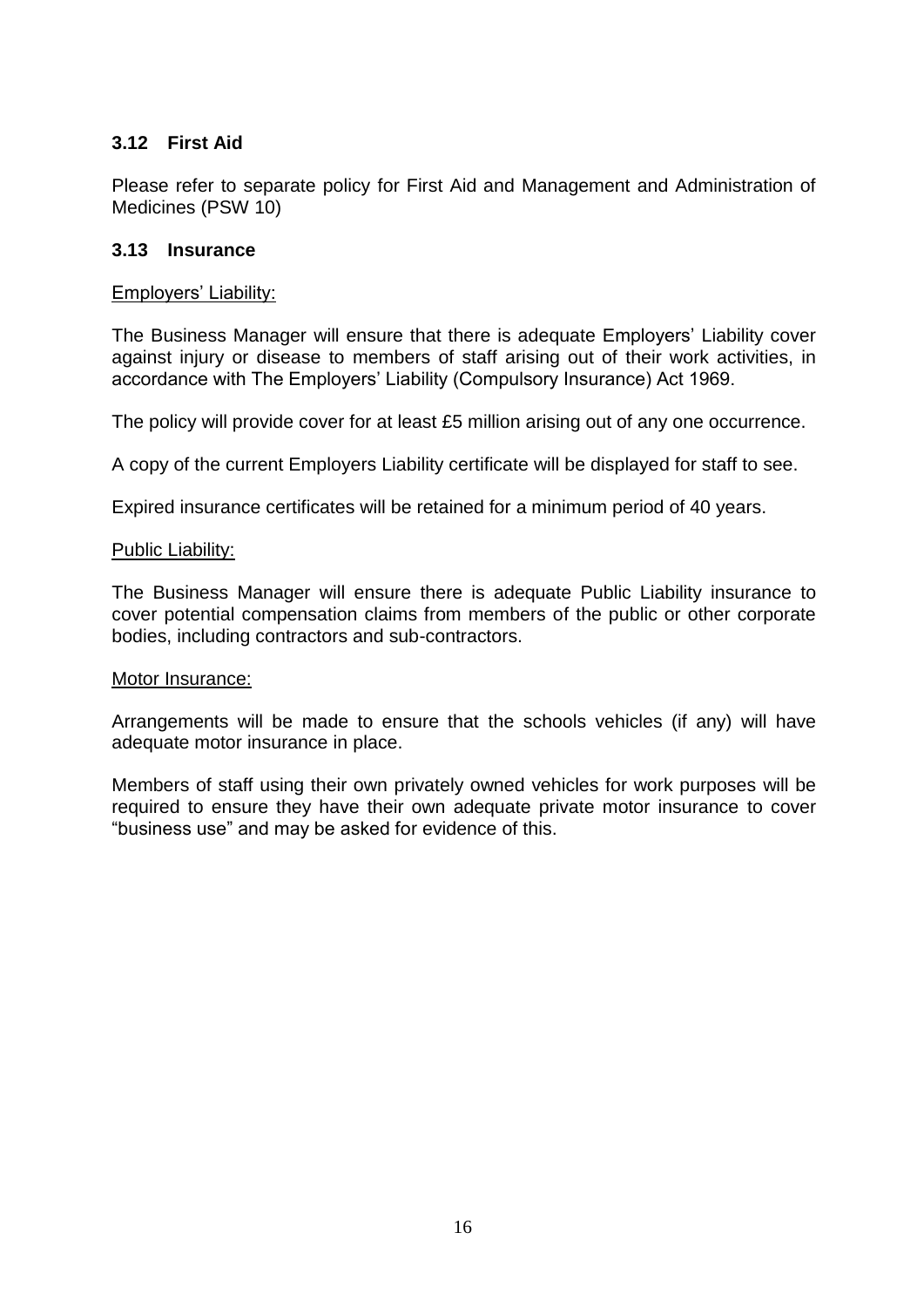# **3.14 Lone Workers**

Please refer to separate Lone Working Policy (PSW 21)

### **3.15 Manual Handling**

Manual handling is any activity that requires the "transporting or supporting of a load (including lifting, putting down, pushing, pulling, carrying or moving) by hand or by bodily force."

The Heights primary School will aim to avoid hazardous manual handling tasks in the first instance so risk of injury is eliminated. Where manual handling operations cannot be avoided every effort will be made to reduce the risk to the lowest level that is reasonably practicable.

Based on the findings of risk assessments, suitable steps will be taken to prevent any risk of injury (e.g. changes to the working practice, provision of handling aids etc.).

Members of staff who routinely carry out manual handling operations will be given specific training and will thereafter make full and proper use of any measures implemented to reduce the risk of injury, e.g. adhering to proper lifting techniques, using handling aids and obtaining assistance when required.

Where possible, all heavy loads will be clearly marked with their weight (and their heaviest side if the centre of gravity is not central).

# **3.16 New & Expectant Mothers**

The Heights Primary School will ensure that the health, safety and welfare of any member of staff who is a new\* or expectant mothers is maintained.

*\* New mothers are classed as those who have given birth within the last six months or are still breastfeeding.*

To this end, expectant mothers are asked to notify the Headteacher of their pregnancy as soon as they feel able to do so. Likewise, new mothers will be asked notify the Headteacher well in advance of returning to work after maternity leave.

The Business Manager will ensure that a specific risk assessment is carried out with each new and expectant mother and this assessment will be kept under review so that new and expectant mothers are not exposed to any risks that could potentially harm them or their babies. TCG will advise as required.

The following activities are deemed "high risk" for new and expectant mothers and they will therefore be prohibited from undertaking them:

- Hazardous manual handling.
- Exposure to chemical or biological agents (e.g. as a first aider).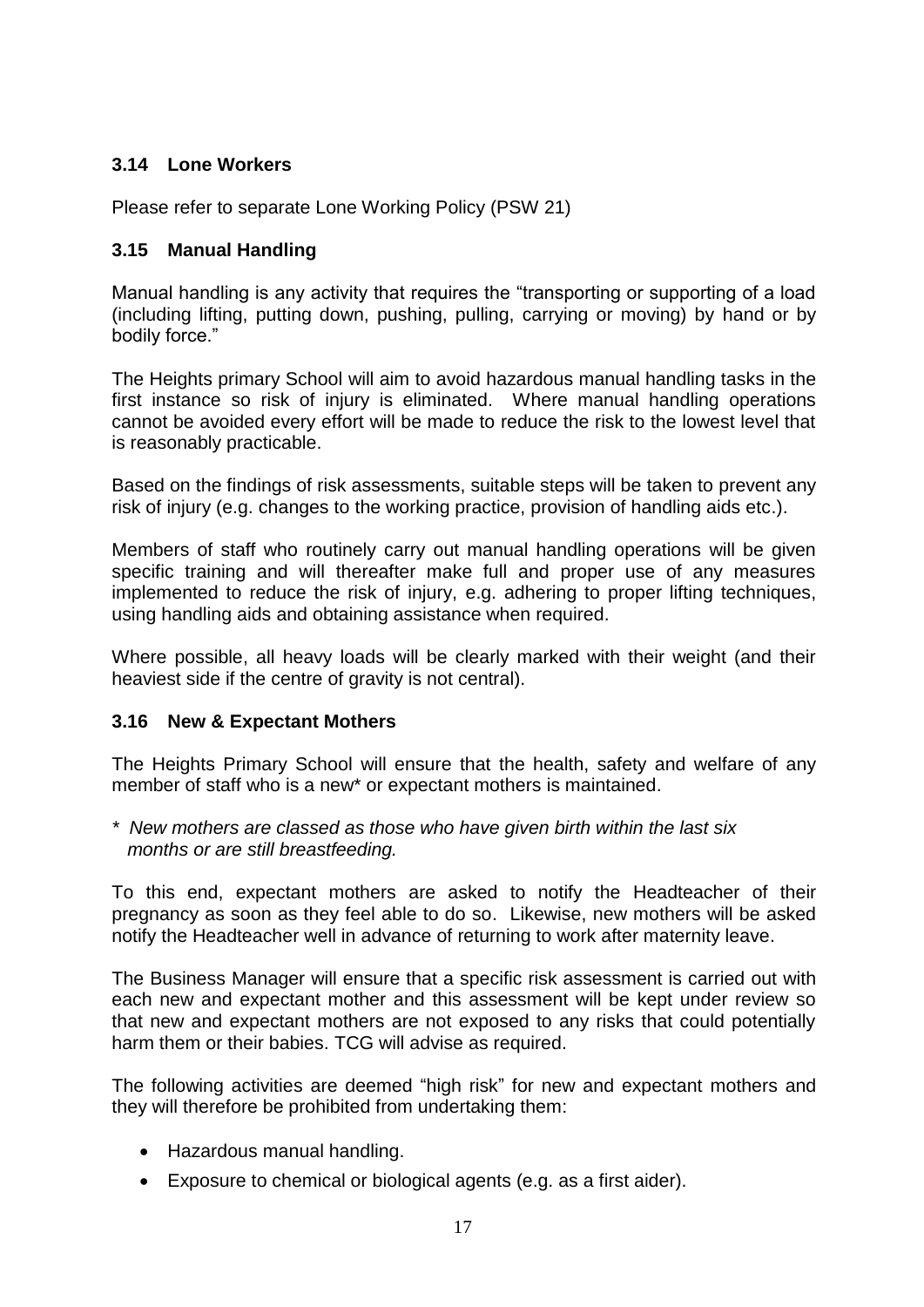- Exposure to excessive noise and vibration (e.g. from routinely using power tools)
- Lone working and/or night work

In addition, long working hours will be avoided and additional rest and welfare breaks will be permitted, as agreed in advance as part of the assessment.

# **3.17 Notices & Signs**

All required statutory health and safety notices will be clearly displayed in a prominent position (e.g. on a health and safety notice-board).

These notices will include:

- A copy of the Health and Safety Policy Statement.
- A copy of the current Employers' Liability certificate.
- The Statutory HSE Law Poster: "What You Need To Know'.

In addition, statutory safety signage will be clearly displayed in accordance with the Health and Safety (Signs and Signals) Regulations 1996.

#### **3.18 Risk Assessments**

The Heights Primary School will ensure that all significant risks to health and safety are identified and formally assessed.

Assessments will be carried out by 'competent' persons who will have sufficient knowledge, experience and understanding of the work processes conducted by the Company and the inherent risks that they may present. Where appropriate, guidance will be given by TCG.

All risk assessments will be 'quantitative' in nature and provide an estimated probability (a "risk rating") based on the following equation:

*Likelihood of harm being realised x severity of any consequences*

If existing precautions are deemed insufficient (indicated by a high risk rating) additional control measures will be implemented to reduce any residual risk to the lowest level reasonably practicable.

Due consideration will be given throughout the risk assessment process to nonmembers of staff, such as contractors, visitors, members of the public etc.

In addition to general "workplace" and "work task" risk assessments for our office and operations, the following specific types of risk assessment will be conducted when required.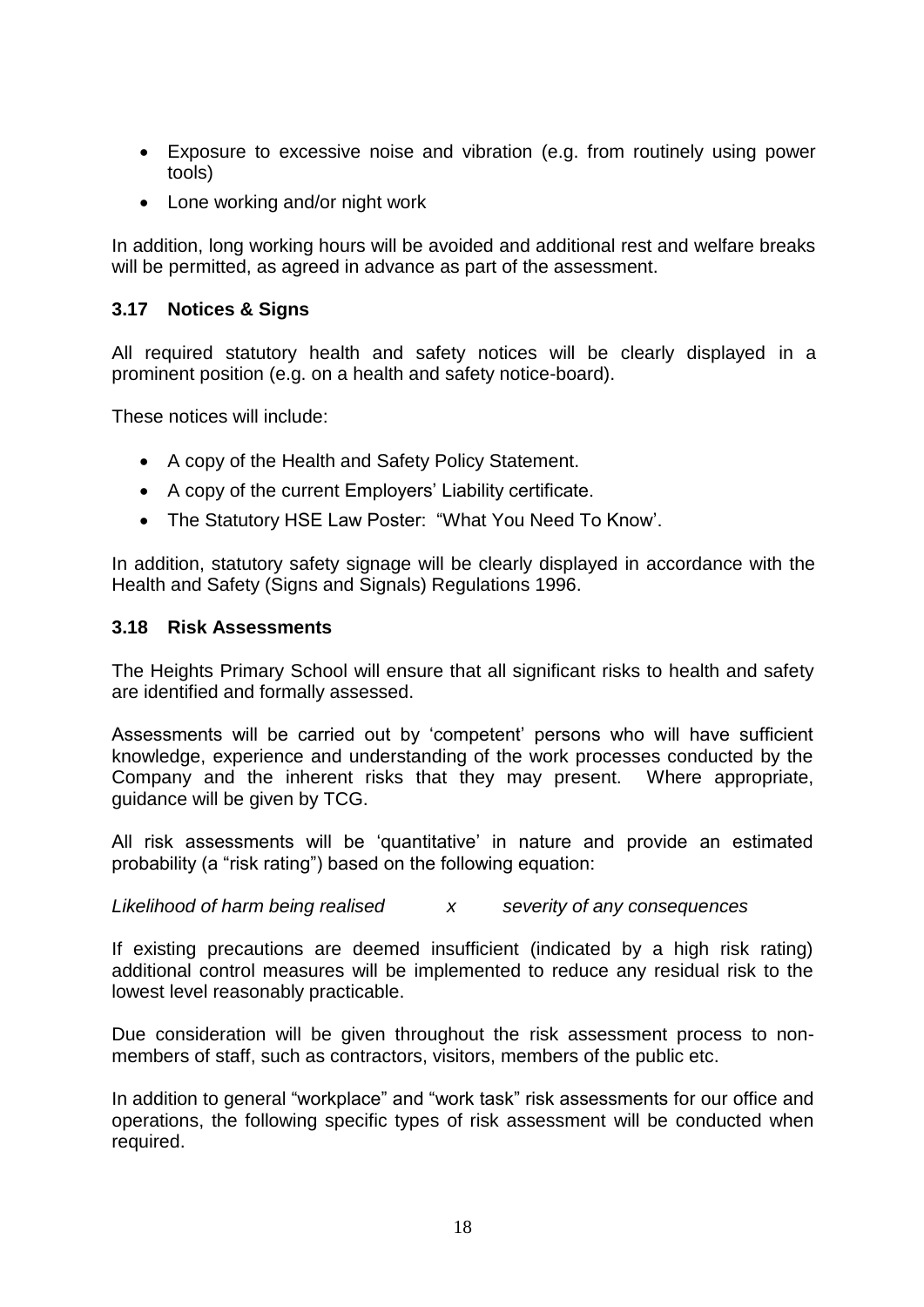- Fire Safety
- Manual handling.
- Display Screen Equipment.
- COSHH (Control of Substances Hazardous to Health).
- New & expectant mothers.

Each project will have a specific suite of risk assessments prepared for the work which will be undertaken.

Risk assessments will be reviewed periodically (at least annually) but sooner if there are any significant changes to statutory requirements or to the work environment, operational processes or personnel. Reviews will also take place following any accidents and significant near misses.

The key findings of all assessments will be communicated to relevant members of staff along with any other necessary safety information (e.g. additional safety precautions, new safe systems of work, new safety equipment etc).

# **3.19 Slips & Trips**

The Heights Primary School will insist that all staff adhere to the highest standards or tidiness and housekeeping, not only to reduce the likelihood of any slip / trip type accidents occurring but also to minimise potential fire hazards (e.g. no accumulations of combustible waste).

Regular inspections will be undertaken by the Site Manager and any necessary action will be taken and communicated to staff.

Every member of staff will be responsible for keeping their work areas tidy, including when working off site, and ensuring that:

- Walkways are kept clear and free from obstruction.
- No fire escape routes or fire exits are ever obstructed, even for short periods.
- Items are stored safely in their designated locations.
- There are no trailing cables or other trip hazards.
- Spillages are cleared up immediately.
- All waste materials are regularly removed and safely disposed.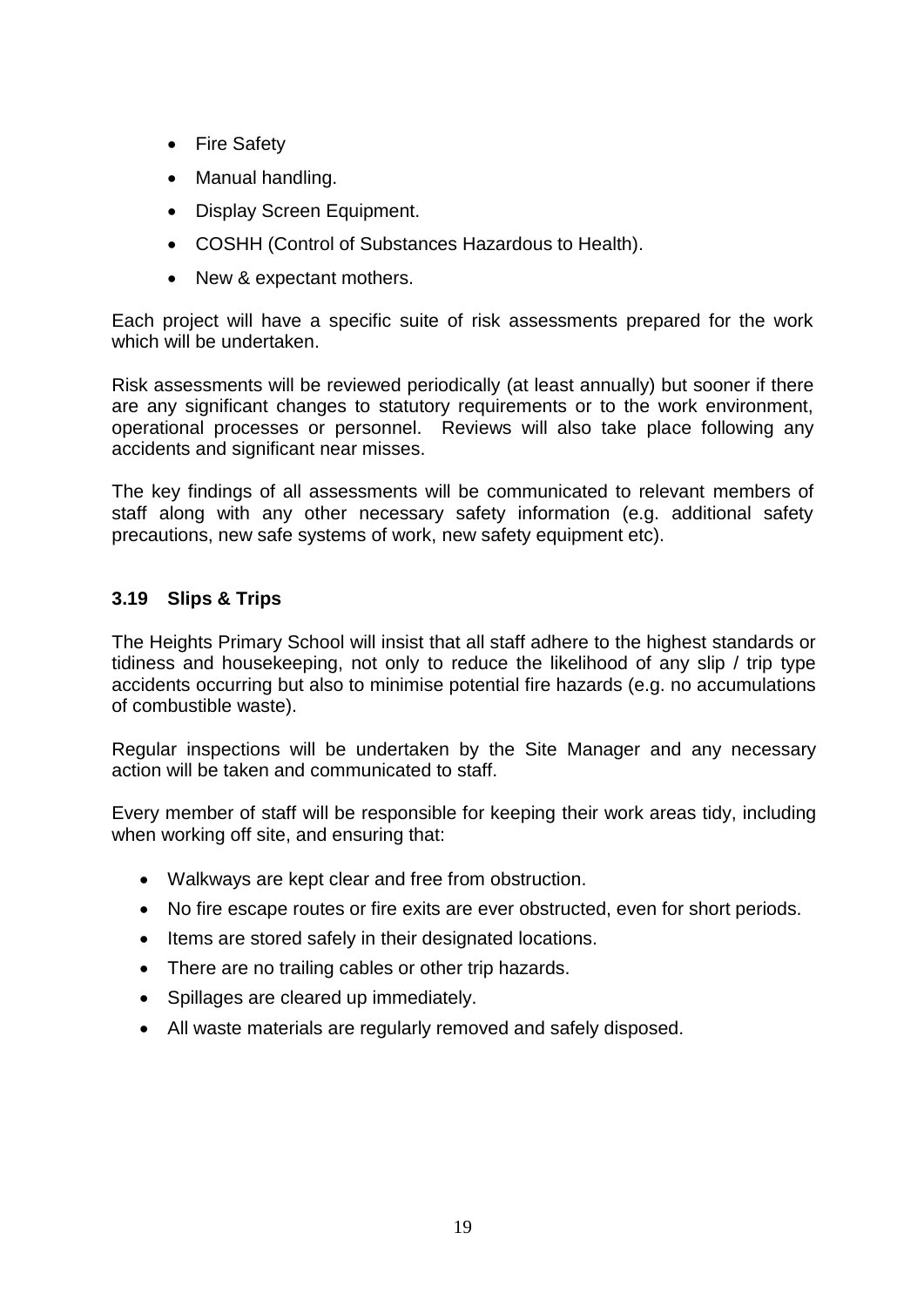# **3.20 Smoking**

The Heights Primary School operates a strict no smoking policy and smoking is strictly prohibited throughout the entire workplace without exception.

Clear no smoking signage is displayed by all entrances to comply with smoke-free legislation.

# **3.21 Training & Supervision**

Training:

All training necessary to ensure the health and safety of members of staff will be provided by the school.

Every new starter will be given a comprehensive health and safety induction on their first day with the school. Thereafter, the Headteacher and Business Manager will be responsible for providing any further training which may be necessary to ensure that staff are able to work without risk to themselves or others.

The Business Manager will keep records of all health and safety training that takes place.

Any member of staff who has concerns about the level of safety training they have received will be instructed to raise them with the Business Manager.

#### Supervision:

All staff will receive adequate supervision for their work tasks. The level of supervision required will depend on the nature of the work, associated risks and the member of staff's level of competence.

Additional supervision will be given to new starters and those members of staff who transfer job role. Supervising staff will receive the necessary training and support that they require.

#### **3.22 Waste & Environmental**

The school will ensure that adequate arrangements are in place so that all waste is managed safely, i.e. removed from site and disposed of without risk to health or causing harm to the environment.

Rubbish will be collected from site weekly and from rooms daily.

Recycling opportunities will be considered wherever possible.

Confidential waste will be destroyed.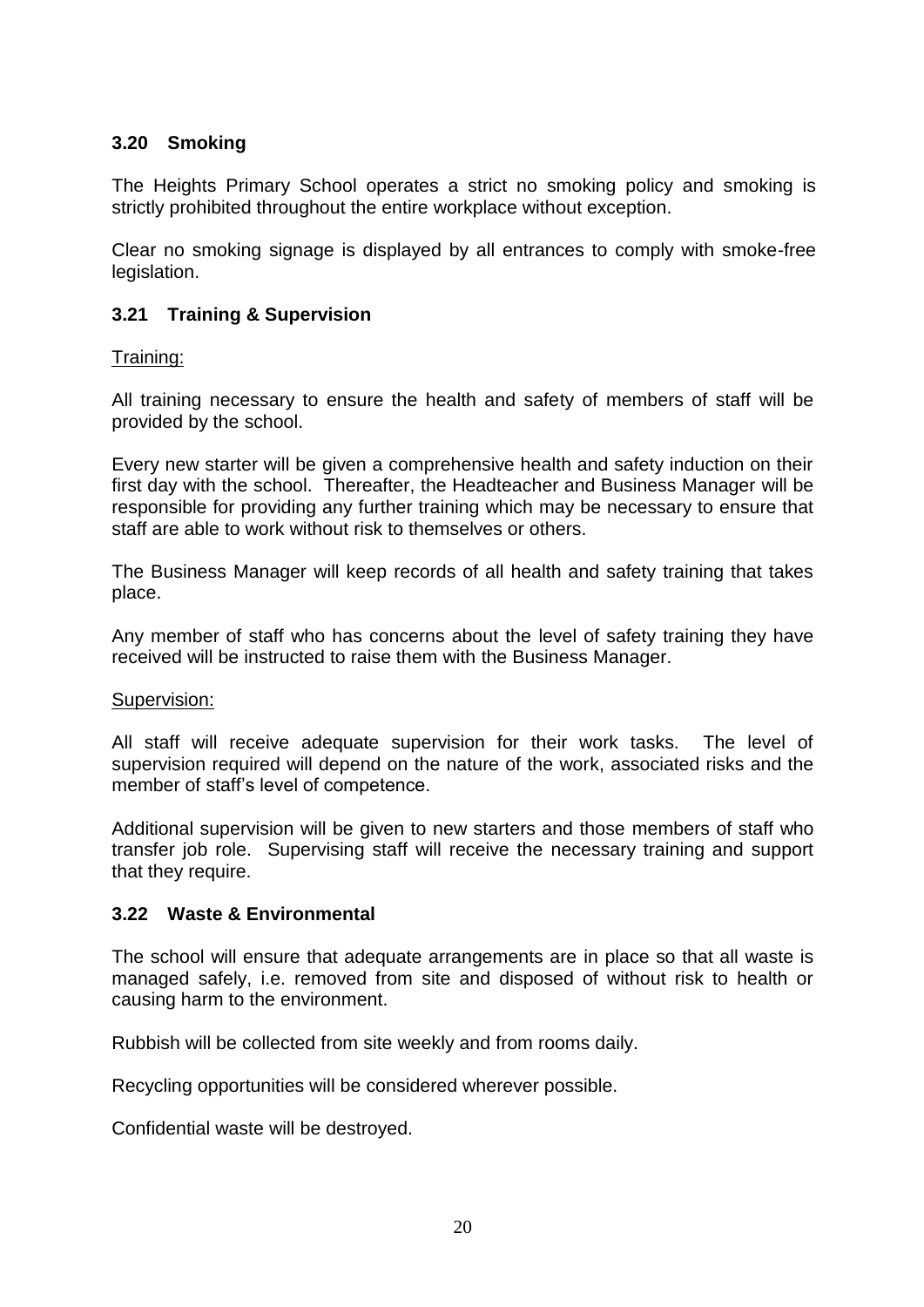# **3.23 Working At Height**

Work will be considered "at height" if a person could be injured in the event of a fall.

The Heights Primary School will endeavour to avoid work at height in the first instance, but:

- Except in an emergency work at height will only be carried out by contractors employing suitably trained personnel;
- If it is not possible to avoid work at height, equipment and other measures will be used to prevent falls.
- If it is not possible to eliminate the risk of falling, equipment and other measures will be used to minimise the distance and consequences of a fall should one occur.

All work at height will be properly planned, adequately supervised and carried out in the safest way reasonably practicable and in accordance with specific risk assessments and method statements.

Supervising staff will ensure that any place where work at height will be carried out is safe. Suitable and sufficient surveys/inspections will be conducted prior to work commencing by competent persons.

All equipment provided for work at height will be fit for their purpose, have the necessary safety features and be properly maintained. All ladders and access equipment owned by the school will be listed on a formal register and will be inspected every 3 months.

#### **3.24 Work Equipment**

The Heights Primary School, will ensure that all work equipment provided for use, whether purchased or hired, is safely constructed and fit for its intended purpose. Risk assessments will consider any hazards arising from the operation of work equipment.

Supervisors will ensure that equipment supplied is CE marked and compliant with all relevant EU safety standards and supply requirements.

Formal records will be kept of all of equipment maintenance.

We will ensure that members of staff receive all necessary information, instruction and training so that they are competent to use any work equipment with which they are provided.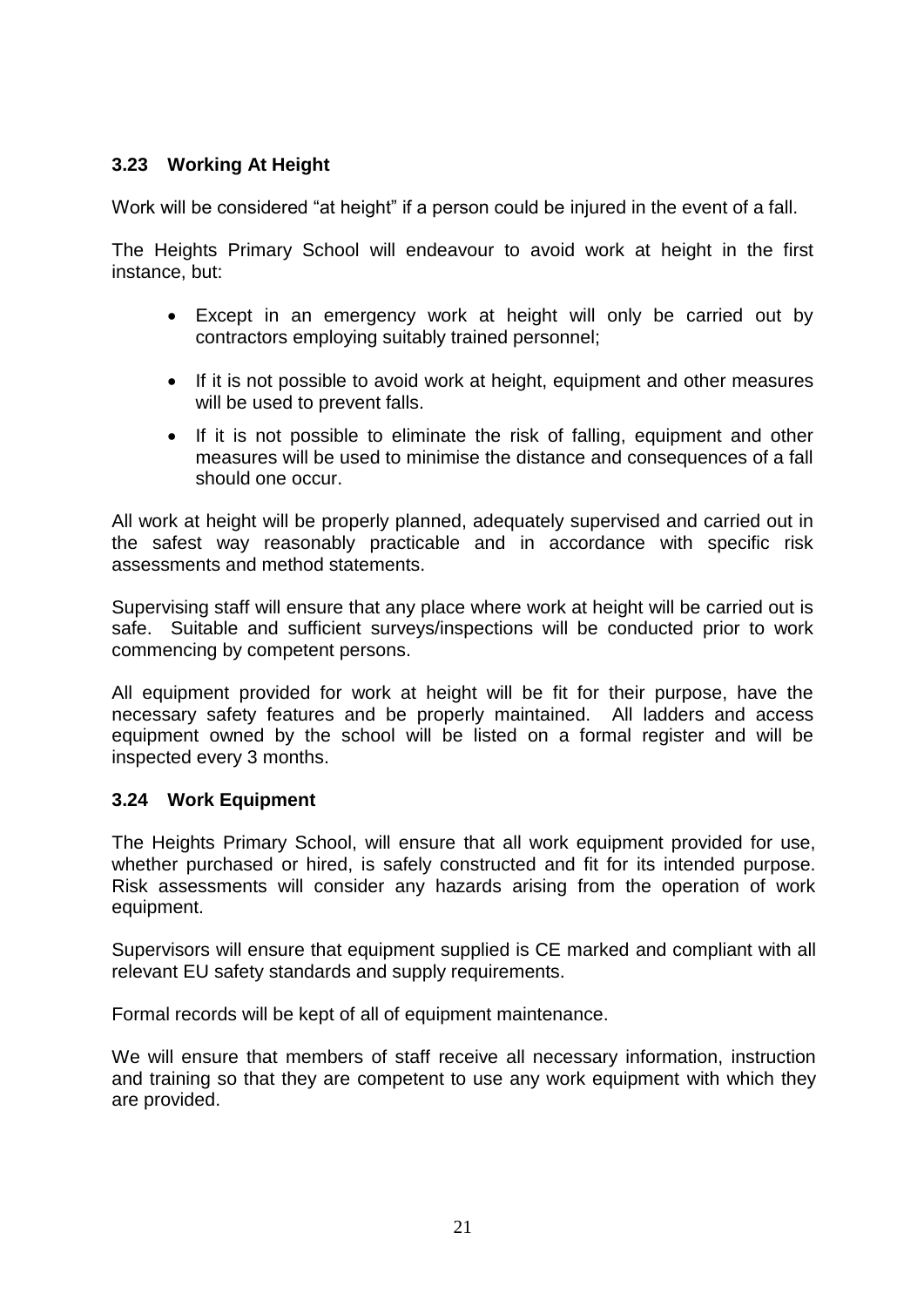Staff will conduct visual inspections of work equipment prior to use and report any defects to the business Manager. Defective (and suspected defective) work equipment will be taken out of use.

#### **3.25 Workplace Health, Safety and Welfare**

The Heights Primary School will provide a safe workplace with safe access and egress for all members of staff and other parties.

The workplace and all work equipment within them will be maintained in a safe condition with particular consideration given to maintaining the following:

- Adequate ventilation, temperature\* and lighting levels.
- Cleanliness and good hygiene standards.
- Sufficient working space and suitable workstation designs.
- Suitable floors and traffic routes with no trip hazards.
- Safe windows which do not present risk of falls from height.
- *\* The minimum temperature permitted for a workplace is 16°C (13°C where the work involves severe physical effort). There is no maximum temperature specified but it should be reasonable.*

We will ensure that all necessary welfare arrangements are provided and maintained at our office and for staff working off site, including:

- An adequate supply of drinking water.
- Facilities for rest and meal breaks.
- Facilities for changing clothes and accommodation for clothing (if required).
- Adequate washing and sanitary facilities.

All members of staff will assist in maintaining safe places of work by:

- Keeping their work areas tidy.
- Removing any waste and unnecessary clutter.
- Ensuring all walkways and escape routes are kept free from obstruction at all times.
- Cleaning up spillages immediately.
- Not misusing, tampering or otherwise interfering with any items provided for health and safety purposes (e.g. safety signs, first aid boxes, fire extinguishers etc).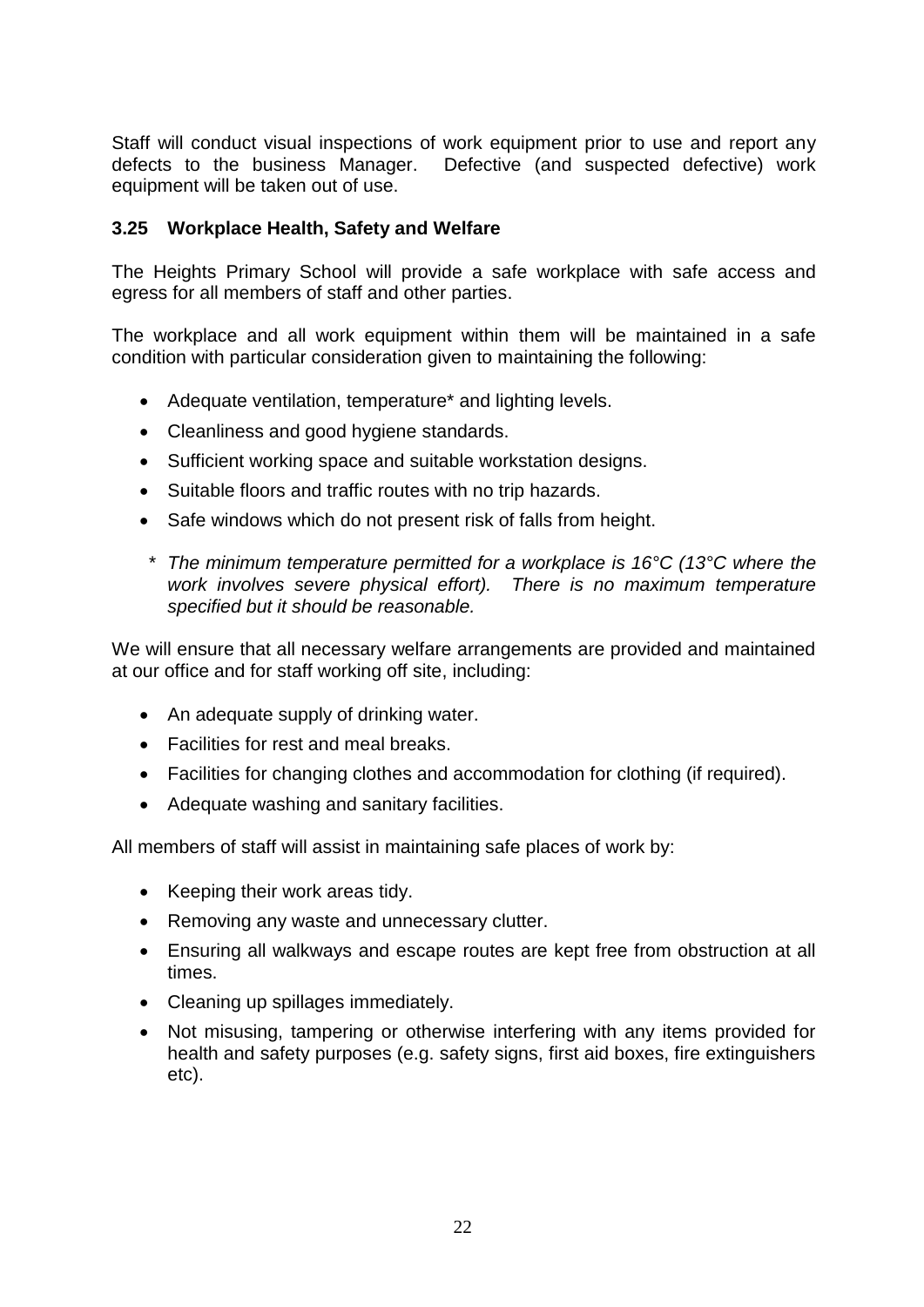### **3.26 Young Persons**

Young Persons are those of school leaving age but have not yet reached eighteen. They are deemed to be at increased risk in the workplace due to their likely inexperience and possible immaturity.

The Heights Primary School will give specific consideration in risk assessment to any members of staff who are Young Persons and ensure that any additional safety measures recommended are implemented. Levels of supervision will also be increased where required.

At present there are no young persons employed by the School.